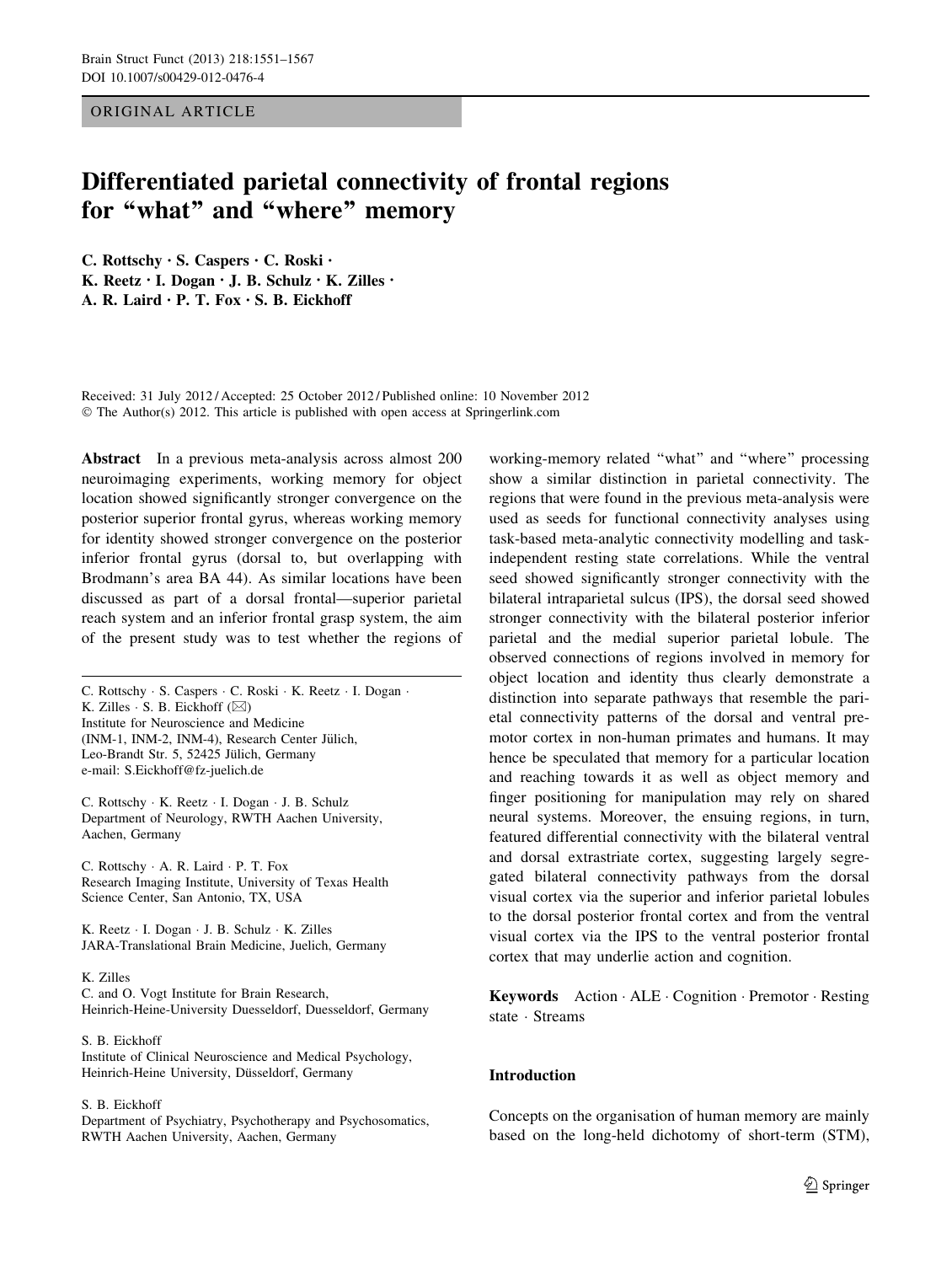respectively, working memory (WM) and long-term memory (LTM) (Atkinson and Shiffrin [1968](#page-14-0); Brown [1958](#page-14-0); Hebb [1949](#page-14-0); Peterson and Peterson [1959\)](#page-15-0). Throughout the neuropsychological and neuroimaging literature, two complementary organizational aspects of the human WM system are consistently acknowledged. One is the presence of a ''central executive'' forming a capacity engaged in encoding, recall and manipulation of WM content independent of a specific modality ('amodal processor'). The other aspect is a striking modularity of WM with differentiable function and neural correlates of various aspects such as verbal or non-verbal WM or remembering spatial (object location) versus feature-based (object identity) properties (Ragland et al. [2004](#page-15-0); Shen et al. [1999](#page-16-0); Thomason et al. [2009](#page-16-0); Veltman et al. [2003](#page-16-0), [2005](#page-16-0)). The latter distinction (object location vs. features) is particularly interesting, as it relates to a broad distinction between "what" and "where" pathways, which have been described in several functional systems. The idea of two different pathways or streams (what and where) has been discussed in various functional systems in the brain but is possibly best known and widely acknowledged in the visual system. Here, ventral aspects of the occipital and adjacent inferior temporal cortex, in particular along the fusiform gyrus, have consistently been shown to respond preferentially or even exclusively to objects, faces and similar shapes such as letters. In contrast, the dorsal occipital and superior parietal cortex are more preferentially engaged during visual-spatial tasks (Milner and Goodale [2008;](#page-15-0) Ungerleider et al. [1998;](#page-16-0) Ungerleider and Haxby [1994](#page-16-0)). Furthermore, Ungerleider and colleagues were among the first to present evidence for an extension of these functional preferences into the frontal lobe, prompting the notion of dorsal and ventral pathways or streams. While most prominent in the visual system, the concept of discernible streams devoted to the processing of ''what'' and ''where'' features has likewise been proposed in the auditory system. In particular, there is solid evidence for separate processing of spatial and non-spatial information along different pathways in non-human primates (Rauschecker and Tian [2000](#page-15-0)), which seems to be also present in the human auditory system (Hafke [2008](#page-14-0); Krumbholz et al. [2007;](#page-15-0) Loui et al. [2008\)](#page-15-0). Converging, these findings suggest a predominant processing of non-spatial auditory features (such as fundamental frequency or pitch -envelopes) in a ventral auditory stream including inferior frontal and temporal areas, while spatial features such as binaural time- and amplitude differences seem to be processed mainly in a dorsal stream including the superior frontal sulcus and inferior parietal lobe (Arnott et al. [2004](#page-14-0)). In addition to these streams of visual and auditory sensory processing, the idea of pathways has also been discussed in the context of language processing. A ventral language stream connecting

the middle temporal lobe and the ventrolateral prefrontal cortex has been proposed to map sound to meaning, while a dorsal stream, connecting superior temporal lobe and premotor cortices seems to be more involved in converting sound to articulation (Rauschecker [2012](#page-15-0); Saur et al. [2008](#page-15-0)). Finally, there is also evidence from invasive tracer and electrophysiological studies in non-human primates for dorsal and ventral pathways between parietal and premotor areas (Luppino et al. [1999;](#page-15-0) Matelli et al. [1998](#page-15-0)). In particular, dorsal premotor regions seem to connect predominantly to the superior parietal cortex and subserve reaching in space while more ventral aspects of the premotor cortex interact more strongly with the intraparietal sulcus for object manipulation, a finding that has more recently been corroborated in humans using diffusion tractography (Tomassini et al. [2007](#page-16-0)). In summary, a large body of evidence thus points to the existence of ''dorsal'' and ''ventral'' streams in the brains of humans and non-human primates that are preferentially dedicated to the spatial and nonspatial, object related processing, respectively. That is, the distinction between dorsal (''where'') pathways processing spatial codes and relationships as well as accounting for different coordinate systems such as egocentric (eye or body related) and allocentric representations on one hand and ventral (''what'') pathways dealing with non-spatial properties of objects such as its shape and colours, arrangement of local elements as well as, potentially, semantic associations on the other seems to represent a fundamental organizational principle of the primate brain.

In a recent coordinate-based meta-analysis of neuroimaging studies, we could demonstrate a similar distinction in the context of working memory (and hence not motorrelated) tasks. In particular, there was a clear distinction between brain regions that are reliably activated in tasks requiring the subjects to remember object identity and object location, respectively (Rottschy et al. [2012](#page-15-0)). While memory for object identity as compared to object location was significantly more likely to recruit the bilateral posterior inferior frontal gyrus (dorsal to, but overlapping with area 44), significantly stronger convergence in tasks requiring to memorize object location, as compared to identity, was found bilaterally on the posterior superior frontal gyrus and the adjacent precentral gyrus. That is, we found a consistent (across paradigms and experiments) distinction between the neuronal correlates of presumed "what" and "where" aspects of working memory in the posterior frontal cortex. Interestingly, the locations of these segregated representations of ''what'' and ''where'' memory moreover closely resemble the distinction between ventral and dorsal premotor areas in humans and other primates (Geyer et al. [1999](#page-14-0); Rizzolatti and Luppino [2001](#page-15-0)); (Schubotz and von Cramon [2003;](#page-16-0) Tomassini et al. [2007](#page-16-0)). It is important to empathize, however, that in spite of this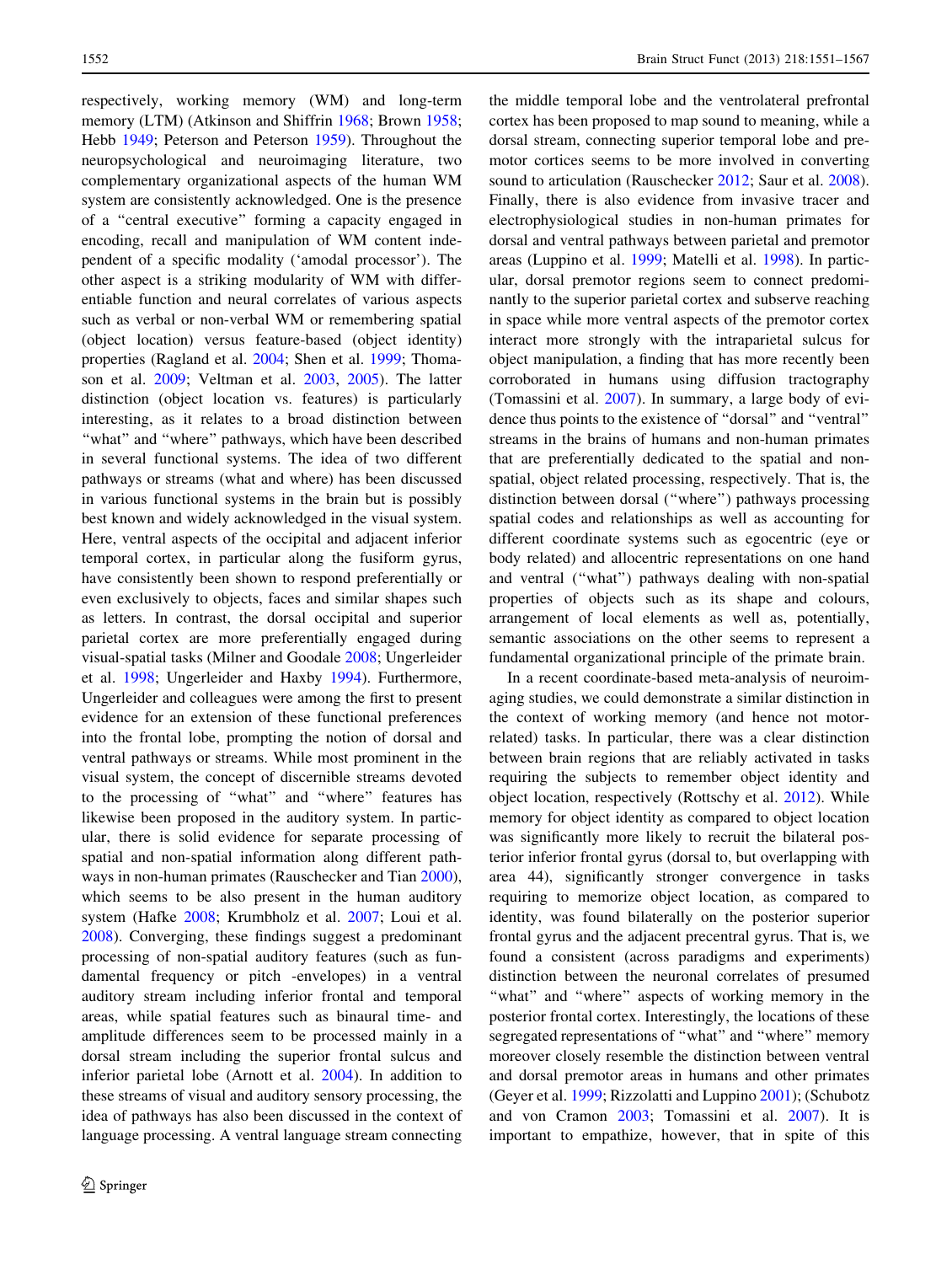<span id="page-2-0"></span>topographic similarity, our seeds reflect differential activation of the frontal cortex in relation to spatial and objectcentred working memory processes and can therefore not be assumed to necessarily correspond to the dorsal and ventral premotor cortex, respectively. The aim of the present study was to delineate the functional connectivity of these regions for ''what'' and ''where'' aspects of working memory in human posterior frontal cortex. Moreover, we aim at investigating whether functional connectivity analyses may delineate more generalized streams of ''what'' and ''where'' pathways extending into the visual system based on these frontal, WM-related seeds.

## Materials and methods

#### Coordinate-based meta-analysis: seeds

The current study draws on the results of a previous coordinate-based meta-analysis across functional magnetic resonance imaging studies on working memory. This metaanalysis revealed a clear distinction in the neural correlates of working memory for object location and object identity (Rottschy et al. [2012\)](#page-15-0). Whereas the former (''where'') showed significantly stronger convergence on the bilateral posterior superior frontal gyrus (MNI peak coordinates: left  $-20/10/56$ ; right  $24/12/15$ ), the latter ("what") showed stronger convergence more ventrally on the posterior inferior frontal gyrus [dorsal to Brodmann's area BA 44; and only marginally overlapping with this area (2.6 % of the left and 4.9 % of the right seed were located in BA

44)]; MNI peak coordinates: left  $-40/12/32$ ; right  $42/6/26$ , cf. Fig. 1a). The regions observed in this meta-analysis, were taken as seed regions for further analysis of taskdependent (MACM) and task-independent (resting state) functional connectivity (Eickhoff and Grefkes [2011](#page-14-0)).

Meta-analytic connectivity modelling

Functional connectivity of the seeds during task performance was delineated by meta-analytic connectivity modelling (MACM). This approach to functional connectivity assesses which brain regions are co-activated above chance with a particular seed region in functional neuroimaging experiments. This method takes advantage of the fact that functional imaging studies are normally presented in a highly standardized format using ubiquitously employed standard coordinate systems, and the emergence of largescale databases, which store these information. The first step in MACM is to identify all these experiments in a database that activate the seed region. After that, quantitative metaanalysis is employed to test for convergence across the foci reported in these experiments. As experiments are selected by activation in the seed, the highest convergence will be observed in the seed region. Significant convergence of reported foci in other brain regions, however, indicates consistent co-activation, i.e., functional connectivity with the seed (Eickhoff et al. [2010;](#page-14-0) Robinson et al. [2010\)](#page-15-0).

In this study we employed the BrainMap database (Laird et al. [2009a](#page-15-0), [2011a](#page-15-0)) [\(http://www.brainmap.org\)](http://www.brainmap.org), which contained at the time of analysis approximately 10,000 neuroimaging experiments. We only included studies that



Fig. 1 a Segregation of the frontal cortex as revealed by a coordinate-based meta-analysis of working memory studies (Rottschy et al. [2012](#page-15-0)). Regions where experiments on object location showed a significantly higher convergence of reported activations than those probing memory for object identity are shown in red. Regions showing stronger convergence of activation in experiments on object identity are displayed in green. The left ventral region serves as exemplary seed to illustrate the meta-analytic connectivity modelling

(MACM) approach in b–d. b Activation foci of all experiments in the BrainMap Database, which show at least one activation in the seed region (left posterior inferior frontal gyrus). c The reported coordinates, which are shown in b are treated as probability distributions, which indicate that the "true" locations are modelled as 3D Gaussians. d Random effect inference against a null-distribution of random spatial association across studies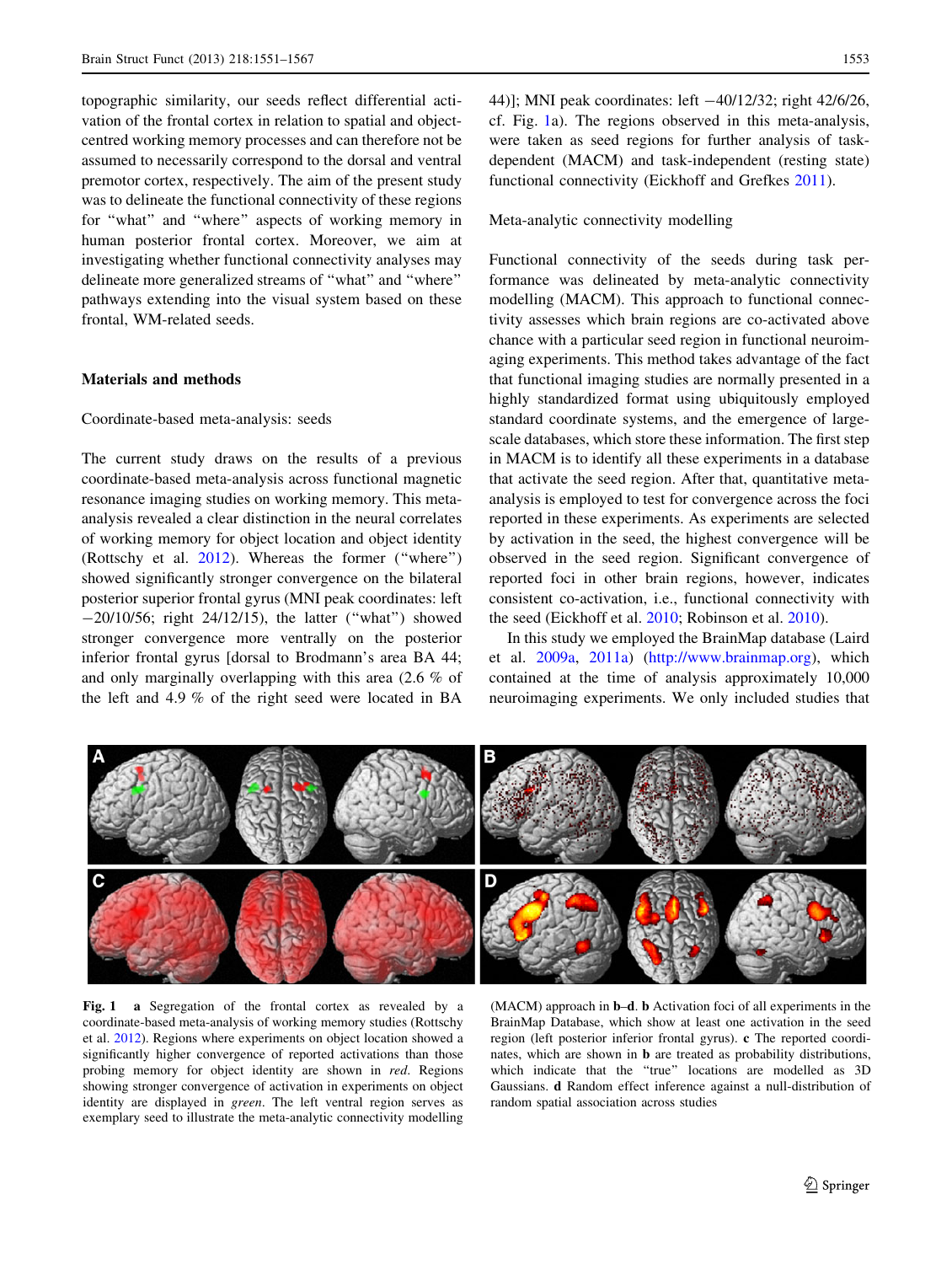reported group analyses of functional mapping experiments of healthy subjects. Those studies that dealt with disease or drug effects were excluded. No further constraints (e.g., on acquisition and analysis details, experimental design, or stimulation procedures) were enforced, yielding approximately 6,500 experiments for analysis. Note that we considered all eligible BrainMap experiments because any pre-selection of taxonomic categories would have constituted a fairly strong a priori hypothesis about how brain networks are organized. This was a conservative approach, given that an understanding of how psychological constructs, such as action and cognition, map on regional brain responses remains elusive (Laird et al. [2009a;](#page-15-0) Poldrack [2006,](#page-15-0) [2011\)](#page-15-0). In particular, using broad behavioural domains like ''action'' would add only moderately to the specificity of the obtained results given the large heterogeneity of "action-related" experiments. In turn, more specific domain- or paradigm-filtering (only action imitation, only go/no-go tasks) would, however, introduce to many a priori constraints. Given the assumption that the seed regions in the posterior frontal cortex may be engaged by action- and cognition-centred experiments, we opted for a completely data-driven approach in which experiments were only selected based on the location of their activations.

To delineate task-based functional connectivity, i.e., co-activations of the regions implied by the previous metaanalysis (dorsal superior and inferior frontal gyrus) (Fig. [1](#page-2-0)a), we thus first identified all experiments in the BrainMap database that reported group analyses of functional mapping experiments of healthy subjects and featured at least one focus of activation in the respective seed (Fig. [1](#page-2-0)b). Subsequently, the convergence of foci reported in these experiments was quantified using the revised activation likelihood estimation (ALE) algorithm (Eickhoff et al. [2010](#page-14-0)) for coordinate-based meta-analysis of neuroimaging results (Eickhoff et al. [2009](#page-14-0); Laird et al. [2009a](#page-15-0), [b](#page-15-0); Turkeltaub et al. [2002](#page-16-0)) implemented as in-house MATLAB tools. This algorithm aims to identify areas showing a convergence of reported coordinates across experiments, which is higher than expected under a random spatial association. The key idea behind ALE is to treat the reported foci not as single points, but rather as centres for 3D Gaussian probability distributions capturing the spatial uncertainty associated with each focus (Fig. [1](#page-2-0)c). The probabilities of all foci reported in a given experiment were then combined for each voxel, resulting in a modelled activation (MA) map (Eickhoff et al. [2012](#page-14-0); Turkeltaub et al. [2012\)](#page-16-0). Taking the union across these MA maps yielded voxelwise ALE scores describing the convergence of results at each particular location of the brain. To distinguish 'true' convergence between studies from random convergence (i.e., noise), ALE scores were compared to an empirical null-distribution (Eickhoff et al. [2012\)](#page-14-0) reflecting a random spatial association between experiments (Fig. [1d](#page-2-0)). Hereby, a random-effects inference is invoked, focussing on inference on the above-chance convergence between studies, not clustering of foci within a particular study. The *p* value of a "true" ALE was then given by the proportion of equal or higher values obtained under the null-distribution. The resulting non-parametric  $p$  values for each meta-analysis were then thresholded at a cluster-level corrected threshold of  $p < 0.05$  (cluster-forming threshold at voxel level  $p < 0.001$ ) and transformed into Z scores for display.

Difference maps comparing task-based functional connectivity maps of the ventral (what) and dorsal (where) seeds were established by first calculating the voxelwise differences of the Z scores obtained from the inspected MACM maps. The experiments contributing to either analysis were then pooled and randomly divided into two groups of the same size as the sets of contrasted experiments (Eickhoff et al. [2011](#page-14-0)). Voxelwise ALE scores for these two randomly assembled groups were subtracted from each other and recorded. Repeating this process, 10,000 times yielded an empirical null distribution of ALE-score differences between the two conditions. Based on this permutation procedure, the map of true differences was then thresholded at a posterior probability of  $p > 0.95$  for a true difference between the two samples. The resulting maps were then masked with the respective main effect of the minuend connectivity map to avoid obtaining significant connectivity in voxels of the difference map that do not show significant co-activation on the underlying connectivity map. Furthermore, only regions with at least 20 cohesive voxels were considered in the resulting difference maps.

Task independent ''resting state'' connectivity modelling

Resting state fMRI images of 100 healthy volunteers without records of neurological or psychiatric disorders were acquired. All subjects gave written informed consent to the study protocol, which had been approved by the local ethics committee of the University of Bonn as the data were acquired as part of an independent collaborative project. During the resting state scans subjects were instructed to keep their eyes closed and to think about nothing in particular but not to fall asleep (which was confirmed by postscan debriefing). For each subject, 300 resting state EPI images were acquired using blood-oxygen-level-dependent (BOLD) contrast [gradient-echo EPI pulse sequence,  $TR = 2.2$  s,  $TE = 30$  ms, flip angle  $= 90^{\circ}$ , in plane resolution =  $3.1 \times 3.1$  mm<sup>2</sup>, 36 axial slices (3.1 mm thickness) covering the entire brain]. The first four scans were excluded from further processing analysis using SPM8 [\(http://www.fil.ion.ucl.ac.uk/spm](http://www.fil.ion.ucl.ac.uk/spm)). The EPI images were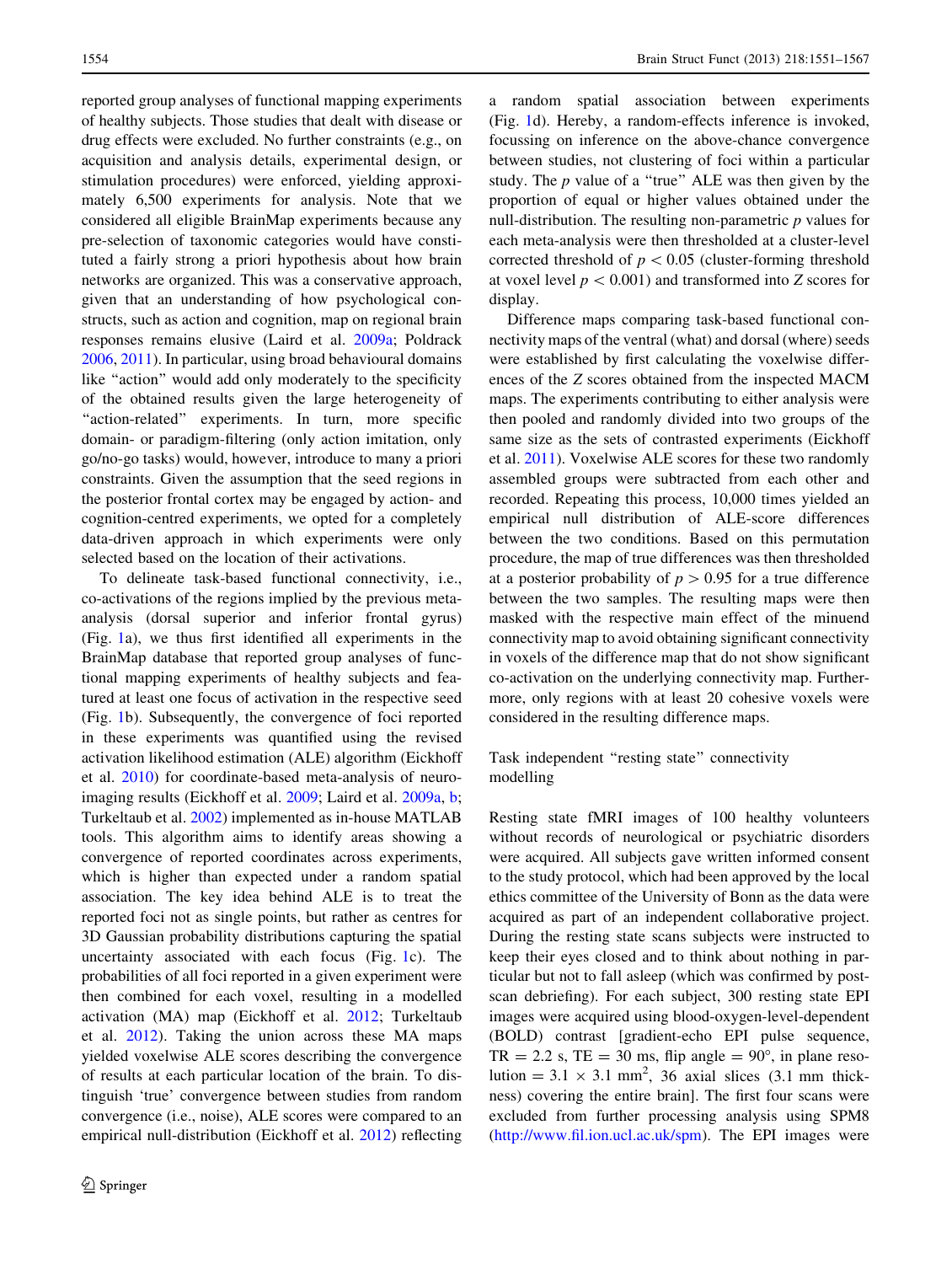first corrected for movement artefacts by affine registration using a two pass procedure in which the images were first aligned to the initial volumes and subsequently to the mean after the first pass. The obtained mean EPI of each subject was then spatially normalized to the MNI single subject template (Holmes et al. [1998](#page-14-0)) using the 'unified segmentation' approach (Ashburner and Friston [2005](#page-14-0)). The ensuing deformation was applied to the individual EPI volumes. At last, images were smoothed by a 5-mm FWHM Gaussian to improve signal-to-noise ratio and compensate for residual anatomical variations.

The time-series data of each voxel were processed (Fig. 2) as follows (Eickhoff et al. [2011](#page-14-0); Weissenbacher et al. [2009](#page-16-0); Zu Eulenburg et al. [2012](#page-16-0)). In order to reduce spurious correlations, variance that could be explained by the following nuisance variables was removed: (1) the six motion parameters derived from the image realignment, (2) the first derivative of the realignment parameters, (3) mean grey matter, white matter and CSF signal per time-point as obtained by averaging across voxels attributed to the respective tissue class in the SPM 8 segmentation, and (4) coherent signal changes across the whole brain as reflected by the first five components of a principal component analysis (PCA) decomposition of the whole-brain timeseries (PrinCor denoising). All nuisance variables entered the model as first and all but the PCA components also as second order terms as previously described by Behzadi et al. ([2007\)](#page-14-0) and shown by Chai et al. ([2012\)](#page-14-0) to increase specificity and sensitivity of the analyses. Data were then band pass filtered preserving frequencies between 0.01 and 0.08 Hz, since meaningful resting state correlations will predominantly be found in these frequencies given that the bold-response acts as a low-pass filter (Biswal et al. [1995](#page-14-0); Fox and Raichle [2007\)](#page-14-0).

We again used the same seed regions as for the MACM analysis, i.e., the clusters of differential activity for ''what'' and ''where'' memory as obtained from the meta-analysis (Rottschy et al. [2012](#page-15-0)). Time courses were extracted for all voxels within the particular cluster and expressed as their first eigenvariate. Linear (Pearson) correlation coefficients between the time series of the seed regions and all other grey matter voxels in the brain were computed to quantify restingstate functional connectivity. These voxelwise correlation coefficients were then transformed into Fisher's Z scores and tested for consistency across subjects in a randomeffects analysis. In particular, the Fisher's Z transformed



Fig. 2 Time series of the dorsal seed region (posterior superior frontal gyrus) in a single subject is shown in grey. From the same subject, the time series of an uncorrelated voxel is shown in *red* and that of a correlated voxel in *green*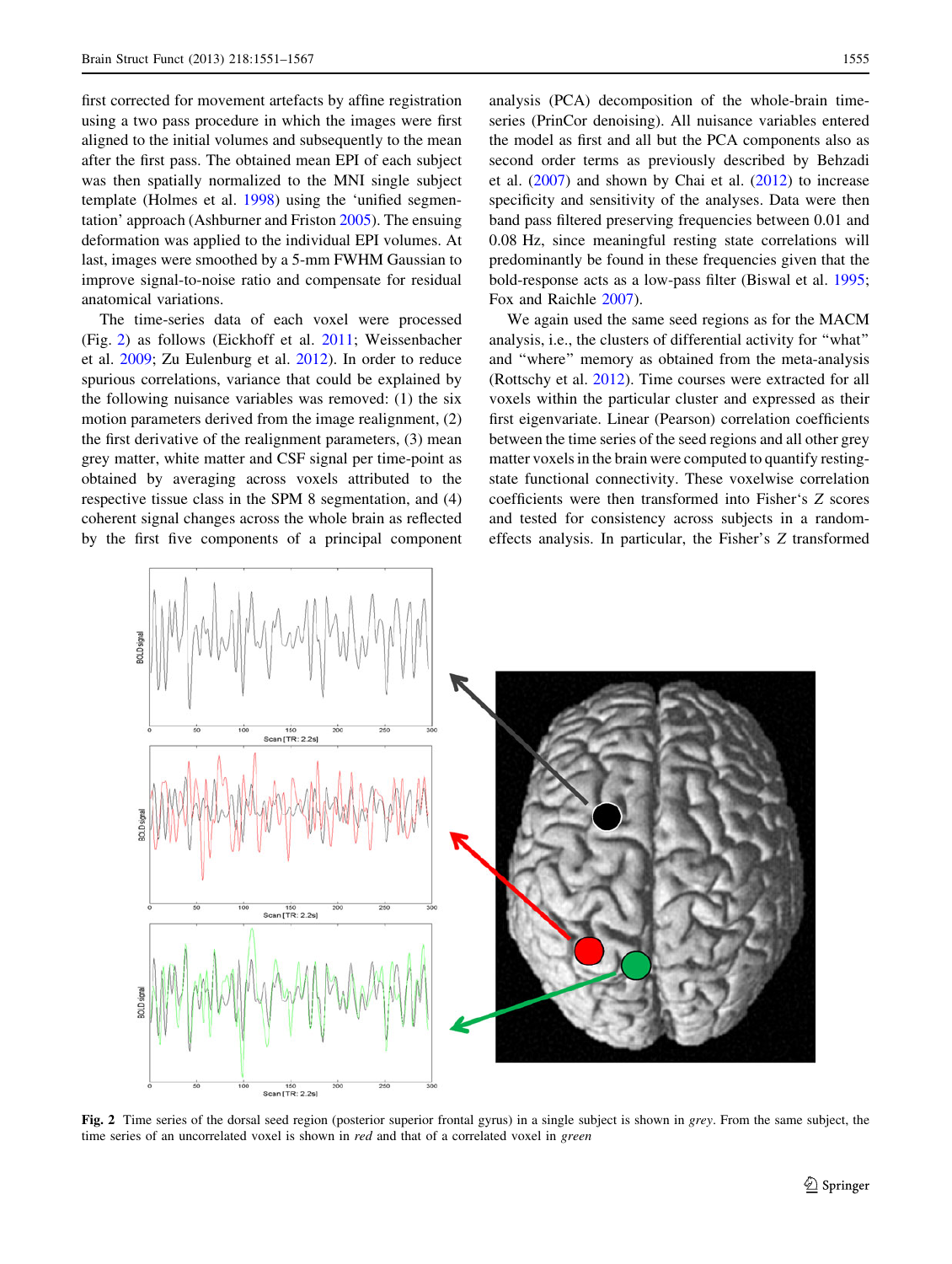whole-brain connectivity maps of all seeds were included in an ANOVA model accounting for non-sphericity in the data originating from the fact that the different seeds represented correlated measures within each subject and unequal variance between seeds and subjects. Appropriate linear contrasts were then applied to test for regions strongly connected to the seed on the posterior inferior and posterior superior frontal gyrus, respectively. The results of this randomeffects analysis were then thresholded at a cluster-level corrected threshold of  $p < 0.05$  (cluster-forming threshold:  $p < 0.001$  at voxel level).

## Cross-validation of MACM and resting state

To detect areas showing task-dependent and task-independent functional connectivity with the seed regions obtained from a meta-analysis, we performed a conjunction analysis between MACM and resting state analyses using the minimum statistics (Jakobs et al. [2012](#page-15-0); Nichols et al. [2005](#page-15-0)). We aimed at identifying voxels that showed significant functional connectivity with the seed in the analysis of interactions in both task-dependent and task-independent state. We therefore delineated such consistent connectivity by computing the intersection of the (cluster-level FWE corrected) connectivity maps from the two analyses. The main focus of our work was on the conjunction of differences. We wanted to identify regions, which showed significantly stronger coupling with, e.g., the ventral as compared to the dorsal seeds in the analysis of task-based and task-independent functional connectivity. We thus additionally computed the conjunction (across modalities) of the contrasts (between seeds). That is to identify regions significantly stronger connected to the ventral (what) as compared to the dorsal (where) seed in both task-dependent and task-independent functional connectivity. We computed the intersection between regions showing significant effects for ''connectivity with the ventral  $\geq$  connectivity with the dorsal seed" in the MACM analysis and regions showing significant effects for "connectivity with the ventral  $\geq$  connectivity with the dorsal seed'' in the resting-state analysis.

All results were anatomically labelled by reference to probabilistic cytoarchitectonic maps of the human brain using the SPM Anatomy Toolbox (Eickhoff et al. [2005,](#page-14-0) [2006,](#page-14-0) [2007a](#page-14-0)). Using a maximum probability map (MPM), activations were assigned to the most probable histological area at their respective locations. Details on these cytoarchitectonic regions are found in the following publications reporting on Broca's region (Amunts et al. [1999\)](#page-14-0), inferior parietal cortex (Caspers et al. [2006](#page-14-0), [2008](#page-14-0)), as well as superior parietal cortex and intraparietal sulcus (Choi et al. [2006](#page-14-0); Scheperjans et al. [2008a](#page-15-0), [b](#page-15-0)). Regions, which are not yet cytoarchitectonically mapped based on observer-independent histological examination, were labelled macroanatomically by the probabilistic Harvard–Oxford cortical structural atlas, rather than providing tentative histological labels based on volume approximations of the (schematic) Brodmann atlas.

# Functional characterization analysis

The functional characterization of the clusters was based on the BrainMap meta-data that describe the classes of mental processes isolated by the archived experiments' statistical contrasts. Behavioural domains comprise the main categories cognition, action, perception, emotion, and interoception, as well as their related sub-categories and denote the mental processes isolated by the respective contrast. In turn, paradigm classes categorize the specific task employed (see <http://www.brainmap.org/scribe/> for the complete BrainMap taxonomy). For the functional characterization of the difference between the seeds or their ensuing networks, we proceeded as follows: first, we identified all experiments in the BrainMap database, which featured at least one focus of activation within one of the seeds/within the seed and its connected regions. That is, for the functional comparison between the posterior superior and posterior inferior frontal cortex, we identified all experiments activating within either of these regions. For the functional comparison between the networks connected to these seeds, we identified all experiments activating either (1) the posterior inferior frontal cortex and simultaneously one of the regions it is connected with or (2) the posterior superior frontal cortex and simultaneously one of the regions it is connected with. From this pool of experiments, the baserate is the a priori probability of any focus to lie in either of the two compared regions/networks (i.e., when randomly drawing a focus that activates superior inferior or superior posterior frontal cortex, what is the probability that it is the posterior one). The conditional probability of observing activity in a brain region given knowledge of the psychological process was then computed and compared to this baserate by means of a binomial test ( $p < 0.05$ , corrected for multiple comparisons using Bonferroni's method). This allowed to characterize the functional profile of a cluster or network by identifying taxonomic labels, for which the probability of finding activation in the respective cluster was significantly higher given the respective label as compared to baseline.

# Results

Contrasts of ''what'' and ''where'' memory in meta-analytic connectivity modelling

Significantly stronger connectivity with the ventral seeds, located on the posterior inferior frontal gyrus bilaterally,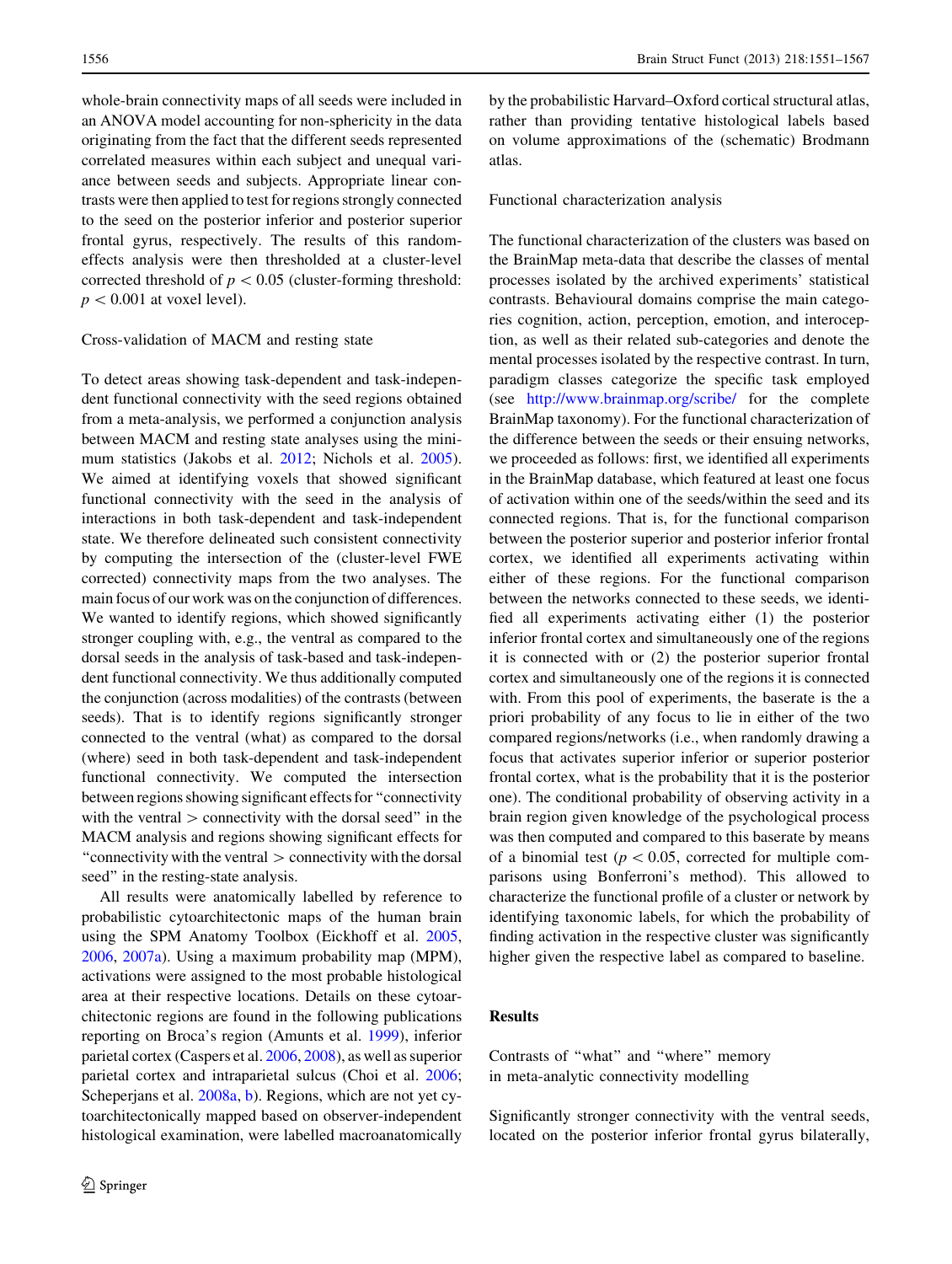opposed to the ventral posterior frontal seed



was found locally in Broca's area and the caudal part of the LPFC (dorsolateral prefrontal cortex) as well as bilaterally in the cerebellar lobule VI (Diedrichsen et al. [2010](#page-14-0)), the basal ganglia (particularly the putamen) the ventral extrastriate cortex on the fusiform gyrus, (pre-) SMA, the intraparietal sulcus (hIP1 and hIP3) and the regions of the thalamus connected to the prefrontal cortex (Behrens et al. [2003\)](#page-14-0). In the right hemisphere, stronger connectivity with the anterior insula, the middle cingulate cortex and the cerebellum (Lobule VIIa and the Vermis) was additionally found, while in the left hemisphere we found stronger connectivity with the middle temporal gyrus (Fig. 3a).

The dorsal seeds, located on the posterior superior frontal gyrus, in turn, showed stronger task-based functional connectivity with the superior parietal lobe (areas 7A and 7PC) and the inferior parietal cortex (areas PFm and PGa on the right hemisphere; area PGp on the left hemisphere) bilaterally (Fig. 3b).

Contrasts of ''what'' and ''where'' memory in restingstate connectivity modelling

In the task-independent resting-state functional connectivity analysis, the ventral seeds featured stronger connectivity bilaterally with Broca's region, caudal LPFC, (pre-) SMA and adjacent the middle cingulate cortex, the basal ganglia and the ventral extrastriate cortex (fusiform gyrus) as well as the anterior intraparietal sulcus (hIP1-3) and adjacent inferior and superior parietal lobules bilaterally. On the right hemisphere, stronger connectivity was additionally found in the anterior insula (Fig. [4a](#page-7-0)).

The dorsal seeds, in turn, showed stronger connectivity with the bilateral superior parietal lobe/precuneus (areas

7A and 7P) and posterior inferior parietal cortex (PGp) (Fig. [4b](#page-7-0)).

Conjunction analysis across both approaches

As demonstrated above, both approaches (task-based MACM and task-independent resting state functional connectivity) revealed similar regions, which showed stronger connectivity with the ventral and dorsal seed, respectively. The conjunction analysis across both approaches, hence demonstrated bilateral significantly stronger task-based and task-independent functional connectivity of the ventral seeds with Broca's region (BA 44, BA 45), anterior insula, caudal part of the LPFC, (pre-) SMA, intraparietal sulcus (hIP1-3), and extrastriate visual cortex as well as the basal ganglia.

In contrast, the posterior superior frontal gyrus (dorsal seed) bilaterally showed significantly stronger connectivity across both approaches with the superior parietal lobe (areas 7A and 7P) and the posterior inferior parietal cortex (area PGp) bilaterally (Fig. [5](#page-7-0)a). These findings thus revealed several regions that show differential functional connectivity with the posterior inferior and posterior superior frontal cortex, respectively, across two fundamentally different states, i.e., during the performance of externally structured tasks and during a task-free resting state.

Furthermore, a conjunction analysis across both the bilateral dorsal and ventral seeds as well as over both approaches indicated that Broca's region, caudal LPFC, intraparietal sulcus (areas hIP1-3), inferior parietal cortex (area PFm), and superior parietal lobe (area 7A) showed consistent connectivity with both seed regions across both states (Fig. [5](#page-7-0)b).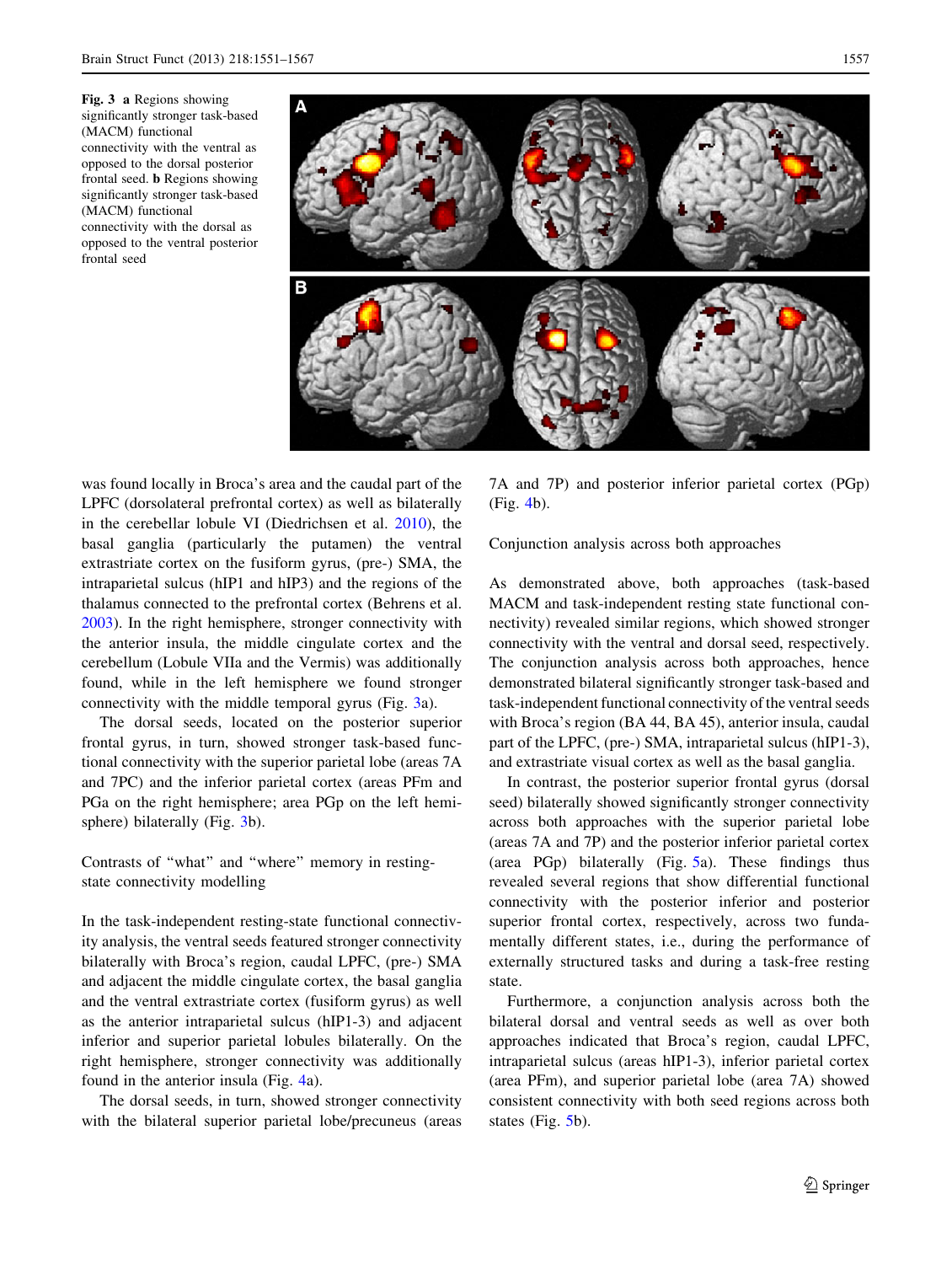<span id="page-7-0"></span>Fig. 4 a Brain regions showing significantly stronger task independent (resting state) connectivity with the ventral as opposed to the dorsal frontal seed. Please note, that the parietal activation was predominantly located in the IPS but projects to the IPL in the lateral view. b Brain regions showing significantly stronger task independent (resting state) connectivity with the dorsal as opposed to the ventral seed region



task dependent (MACM) and task independent contrast analyses. Regions, which showed stronger connectivity with the posterior inferior frontal cortex are shown in green, while those regions, which showed stronger connectivity with the posterior superior frontal cortex are shown in red. **b** Conjunction across both approaches [task dependent (MACM) and independent (resting state) functional connectivity] and seeds (ventral and dorsal posterior inferior and posterior superior frontal cortex)

Fig. 5 a Conjunction across

# Functional connectivity of parietal regions

In a follow-up analysis, we then assessed connectivity of the parietal regions showing differential connectivity with the ventral (posterior inferior frontal gyrus) and dorsal (posterior superior frontal gyrus) seed, i.e., the IPS and the SPL/IPC, respectively, using exactly the same approach as described above. This analysis served two purposes: first, we aimed to cross-validate our results by assessing if these regions would show in turn significant differences in their connectivity with the frontal seeds. Second, we aimed at potentially extending the delineated pathways further posterior into the visual domain, given that parietal regions may act as a link from visual to frontal regions.

In this supplementary analysis, we found that the SPL and posterior IPC showed significantly stronger task-based and task-independent functional connectivity with the superior parieto-occipital cortex [SPOC, a region, which has been argued to functionally correspond to the parietal reach region (PRR)] and dorsal extrastriate visual areas (V3d and the cortex in the vicinity of V5) as well as with the posterior superior frontal gyrus.

In contrast, the IPS, i.e., the parietal region more closely connected to the ventral seed, featured significantly stronger task-based and task-independent functional connectivity with bilateral ventral extrastriate visual cortex, the anterior insula, (pre-) SMA, and the posterior inferior frontal gyrus. Moreover, significant differences in connectivity with the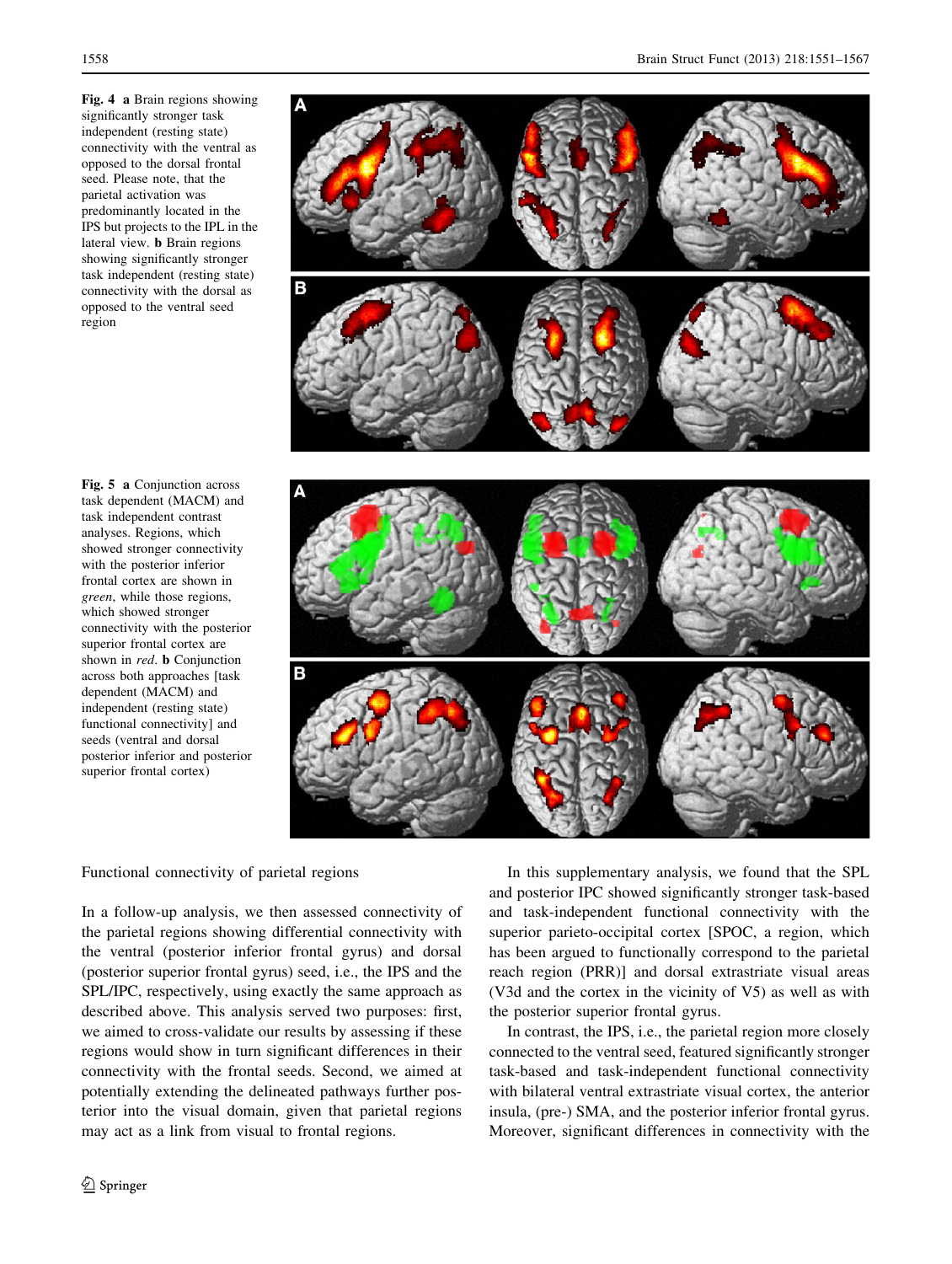<span id="page-8-0"></span>

Fig. 6 a Conjunction across task dependent (MACM) and task independent (resting state) connectivity differences between parietal regions, which showed connectivity with the dorsal and ventral frontal seed in the above shown analysis (cf. Fig. [5](#page-7-0)a). Regions, which showed stronger connectivity with the IPS are shown in green, while those regions, which showed stronger connectivity with the SPL/IPL

right posterior lateral prefrontal cortex (LPFC) and the right cerebellum (Lobule VI) were also found (Fig. 6a).

Finally, we calculated the same MACM and resting state functional connectivity differences for the parietal regions showing differential connectivity with the two frontal seed regions (IPS vs. SPL/IPL) using the very same frontal seed regions as inclusive masks. The procedure revealed that, indeed, the significant distinction in connectivity patterns was reciprocal. That is, those regions that were defined by stronger connectivity with the ventral frontal seed also featured significantly stronger connectivity with this region when used as seeds themselves. In turn, regions that were defined by stronger connectivity with the dorsal seed also showed significantly stronger connectivity with this region (Fig. 6b). While this analysis is fundamentally circular in nature, the fact that significant effects could be seen for this ''reverse'' analysis in the original seeds attests to the robustness of the delineated fronto-parietal connectivity differences in spite of the inevitable, presumably method (MACM, resting-state) specific noise in functional connectivity analysis.

#### Functional characterization analysis

As described before, the frontal seed regions show stronger connectivity with distinct parietal regions, respectively. The functional characterization of the networks found by these seeds and their respective parietal connections is

are shown in red. b Significant differences in connectivity between the IPS and SPL/IPL in the posterior frontal cortex. Here it is shown, that IPS showed stronger connectivity with the bilateral ventral seeds and SPL/IPL showed stronger connectivity with the bilateral dorsal seeds. Convergence with the original seeds was ensured using these as a mask to the results shown in a

shown in Fig. [7.](#page-9-0) Behavioural domains and paradigm classes significantly overrepresented in the dorsal seed and its associated network (IPL and SPL) were related to action (action inhibition, action imagination, action execution) and spatial tasks like anti-saccades, saccades and imagined movements (Fig. [7a](#page-9-0)). When considering only the seed region, a likewise preponderance for spatial- /action-related behavioural domains and paradigms came up (Fig. [7b](#page-9-0)). In addition, there was a significant association with social cognition, in particular theory of mind tasks, while this may seem surprising at first, it may well be explained by the high prevalence of ''perspective taking'' paradigms among these, which we require to shift the frame of spatial reference to the perspective of another person.

In contrast, the ventral seeds and the IPS featured a significant overrepresentation of behavioural domains related to visual shape and configuration (Perception.Vision.Space, these mainly being attributable to mental rotation tasks) processing as well as those related to general visual/attentive functions. The paradigm class analysis then revealed that the latter could be attributed to tasks involving passive and active (recognition) viewing of images as well as following film presentations (Fig. [7a](#page-9-0)). When considering only the seed region in the ventral posterior frontal cortex a very similar pattern emerges while additionally we found evidence for involvement in somatosensory and more general bodily perception (Fig. [7b](#page-9-0)).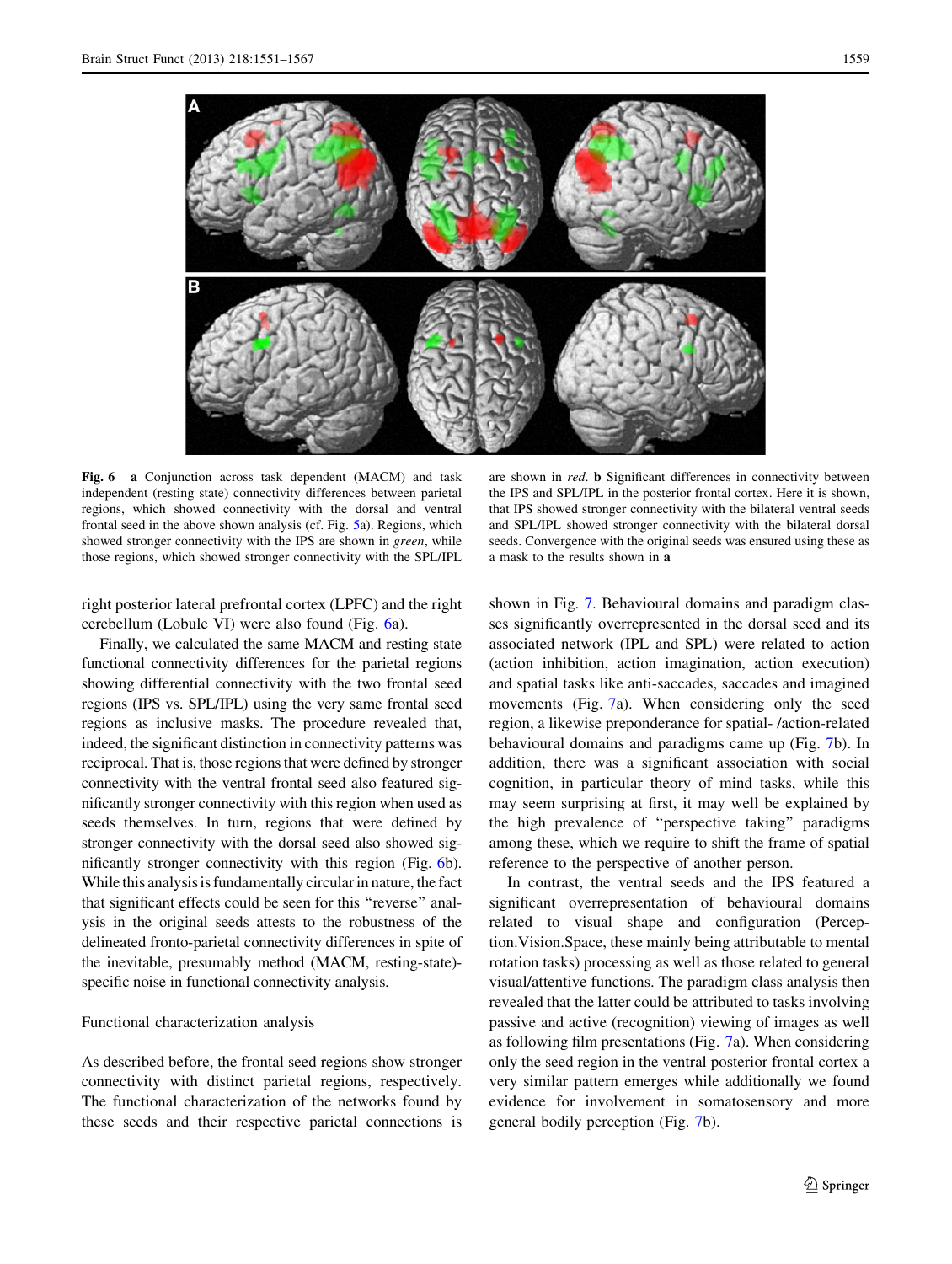<span id="page-9-0"></span>Fig. 7 a Characterization of the functional differences between the networks formed by ventral (green) and dorsal (red) posterior frontal regions and their respective parietal connections. Behavioural domains are shown on *top*, paradigm classes on the bottom. b Characterization of the functional differences between the ventral (green) and dorsal (red) posterior (seed) frontal regions



## **Discussion**

# Summary of findings

In a previous coordinate-based meta-analysis of functional neuroimaging studies (Rottschy et al. [2012](#page-15-0)), we found consistent differences between working memory tasks requiring the subjects to memorize object identity compared to those requiring memory of object location. Whereas, the former experiments more consistently evoked activity on the bilateral posterior inferior frontal gyrus, the latter evoked more consistent activation on the posterior superior frontal gyrus bilaterally. In the present study, we investigated differences in task-based (MACM) and taskfree (resting state) functional connectivity of these regions used as seeds. Across both states, the bilateral IPS showed significantly stronger connectivity with the ventral, while medial SPL and bilateral IPL showed significantly stronger connectivity with the dorsal seed. In a further step, we took these ensuing parietal areas as seed regions and investigated their functional connectivity using the same approach. The IPS then showed stronger connectivity with the bilateral ventral visual stream as well as with the seed on the bilateral posterior inferior frontal gyrus. The IPL/ SPL on the other hand showed stronger connectivity with the bilateral dorsal visual stream and the seed on the bilateral posterior superior frontal gyrus. Our results demonstrate two largely segregated pathways of functional connectivity from the visual cortex via the parietal lobe to the posterior frontal cortex.

Meta-analytic connectivity modelling versus restingstate correlations

In comparison to task-free resting state connectivity, taskbased MACM delineates networks, which are concurrently recruited by an extended range of tasks and should therefore be able to reflect robust networks of coordinated activity in response to external task-demands. In contrast to the more prevailing operationalization of functional connectivity as coherent fluctuations in (resting-state) timeseries, in MACM the unit of observation is thus represented by a particular neuroimaging experiment. Large-scale databases such as BrainMap have facilitated the assessment of such task-based functional connectivity analyses, which should present an optimal complement to resting-state functional connectivity analyses. Whereas the former delineates interactions during an externally driven, taskbased state, the latter reveals interactions in an endogenously driven, task-free state (Eickhoff and Grefkes [2011](#page-14-0)).

It is important to appreciate that both approaches not only differ in the (presumed) confounds [task-based (MACM) functional connectivity is intrinsically constrained to tasks that may be performed in a scanner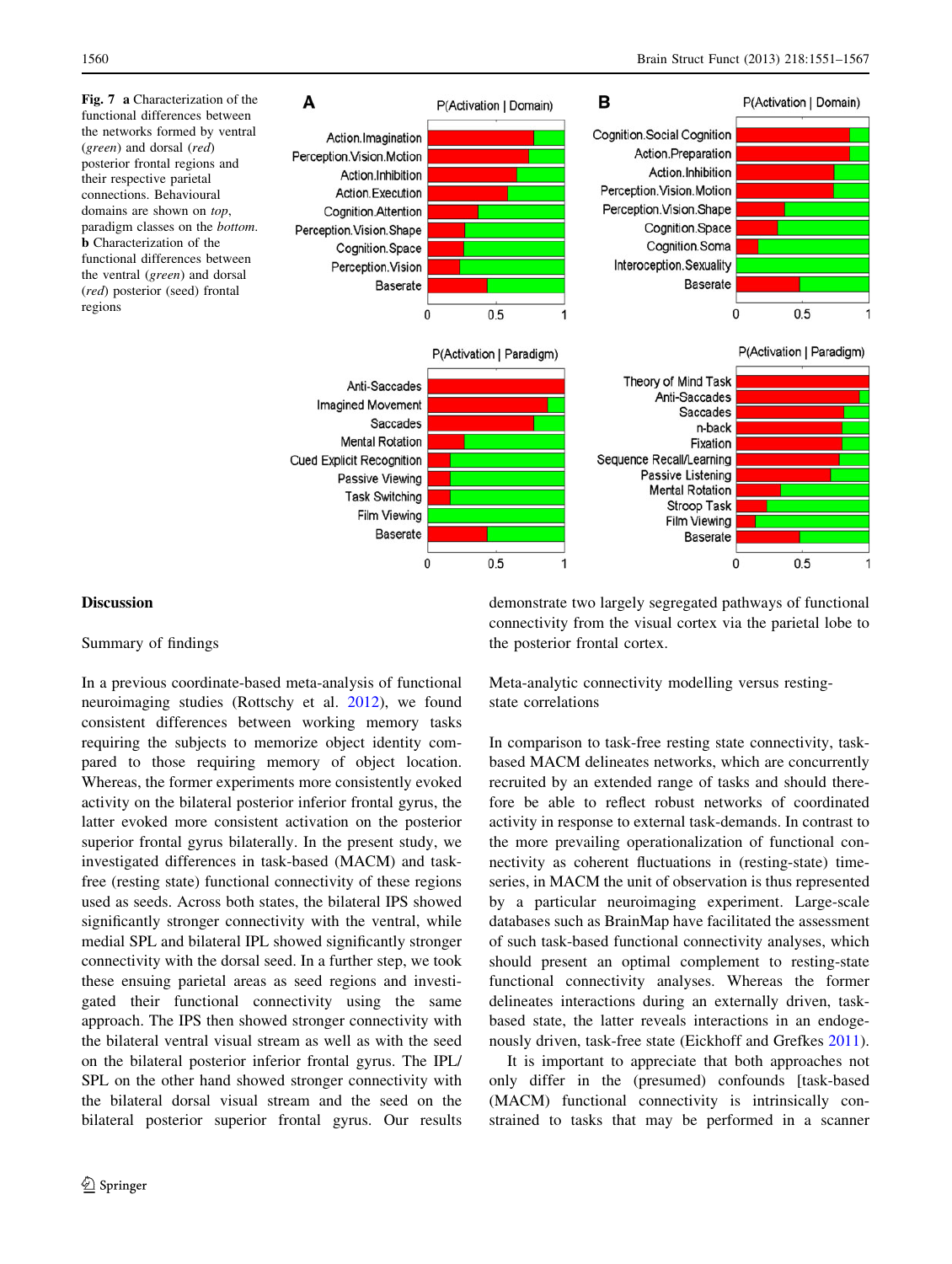environment and influenced by spatial uncertainty inherent to neuroimaging results whereas task-free (resting state) functional connectivity may be more susceptible to preprocessing and physiological confounds]. Rather, they also represent different conceptual models: While MACM networks are externally controlled and targeted at stimuli and reactions, resting state networks reflect ongoing, endogenously controlled cognition.

Given this complementary nature, a combination of both approaches allows the delineation of functional connectivity independently of the current ''mode'' of brain function (externally structured or endogenously controlled). Thus, a robust estimation of the functional connectivity patterns of a particular seed region may consist of assessing task-based (MACM) as well as task-free (resting-state) functional connectivity and constraining inference to those regions showing convergent evidence in both approaches. It may be argued that convergent findings across both approaches, as presented in the current study, should represent the core of the respective network-interactions because the ensuing regions show the respective coupling pattern across two fundamentally different ''modes'' (Jakobs et al. [2012](#page-15-0)).

#### Functional and anatomical connectivity

Functional connectivity as the temporal coincidence of spatially distant neurophysiologic events (Friston et al. [1996\)](#page-14-0) represents a powerful technique for delineating functional interactions, but is fundamentally correlative and hence does not necessarily imply a causal relationship or indicate direct (anatomical) connections. The possibility to identify ''real'' anatomical connections between two neurons via direct unisynaptic axonal connections in turn is only provided by invasive tracer studies in animals such as non-human primates. It is thus important to remember the distinction between functional connectivity as an indicator of interacting networks and (invasively demonstrated) axonal connections. Whereas the latter show direct anatomical connections but are usually limited to monosynaptic interactions, the former, as investigated in our study, serves to characterize interacting nodes of brain networks. These, however, must not necessarily be directly linked to each other by an axonal connection. Open questions on between-species homology further complicate the comparison of (human) functional connectivity to anatomical connectivity in non-human primates. In particular, divergent findings may not only originate from differences in the employed methods and in conceptual differences between anatomical and functional connections but also from evolutionary changes between, e.g., macaque monkeys and humans (for a detailed discussion cf. Eickhoff et al. [2012,](#page-14-0) [b](#page-14-0); Tomassini et al. [2007\)](#page-16-0).

Keeping the above limitations in mind, however, the delineated fronto-parietal connections seem to match rather closely with previous findings on the axonal connectivity of regions that are sited in similar locations of the monkey posterior frontal cortex (Luppino et al. [1999](#page-15-0); Matelli et al. [1998](#page-15-0)). Most of these tracer studies revealed an association between primate posterior-inferior frontal cortex and the intraparietal sulcus (Godschalk et al. [1984](#page-14-0); Kurata [1991](#page-15-0); Luppino et al. [1999](#page-15-0); Tanne-Gariepy et al. [2002](#page-16-0)). This frontoparietal circuit has been discussed to be involved in encoding peripersonal space coding for movements including grasping (Luppino et al. [1999](#page-15-0); Matelli and Luppino [2001\)](#page-15-0). In contrast to these connections, the posterior-superior frontal cortex was reported to show strong anatomical connections with the superior parietal lobule (Johnson et al. [1996](#page-15-0); Matelli and Luppino [2001\)](#page-15-0) as well as the medial intraparietal area MIP and adjacent inferior parietal lobule (Matelli et al. [1998](#page-15-0)). These connections seem to play a role in controlling (reaching) movements in space and higher order somatosensory elaboration (Matelli and Luppino [2001\)](#page-15-0). In spite of the vastly different techniques (functional connectivity mapping versus invasive tracing of axonal connections), our current results thus align well with these observations, which in turn may be seen as providing further support for the observed distinction between the vPMC/IPS and dPMC/SPL circuits.

Moreover, anatomical connectivity of ventral and dorsal premotor cortex in humans has recently been investigated using tractography algorithms based on diffusion weighted imaging (Tomassini et al. [2007\)](#page-16-0). The connectivity patterns revealed in that study are in generally close agreement with data from non-human primates as described above and the findings from the current study. In particular, Tomassini et al. ([2007\)](#page-16-0) found strong anatomical connectivity between the dorsal premotor cortex and the superior parietal lobule via the first branch of the superior longitudinal fasciculus (SLF I), a circuit which has been argued to play a crucial role for movements in space (Makris et al. [2005](#page-15-0)). The same study (Tomassini et al. [2007\)](#page-16-0) also revealed anatomical connectivity between the ventral premotor cortex and the intraparietal sulcus along the third branch of the superior longitudinal fasciculus (SLF III), i.e., a pathway that has been associated with the encoding of grasping actions and hand shape (Koch et al. [2010;](#page-15-0) Makris et al. [2005](#page-15-0)).

Functional connectivity in the human brain has also been repeatedly investigated using ICA decomposition of resting-state fMRI. These investigations revealed various networks of coherent resting state fluctuations that are often in good congruence to task-based functional connectivity, i.e., co-activations (Laird et al. [2011b](#page-15-0); Smith et al. [2009](#page-16-0)). In distinction to our findings of fronto-parietalvisual networks, these investigations often feature the ventral visual cortex as a distinct component not containing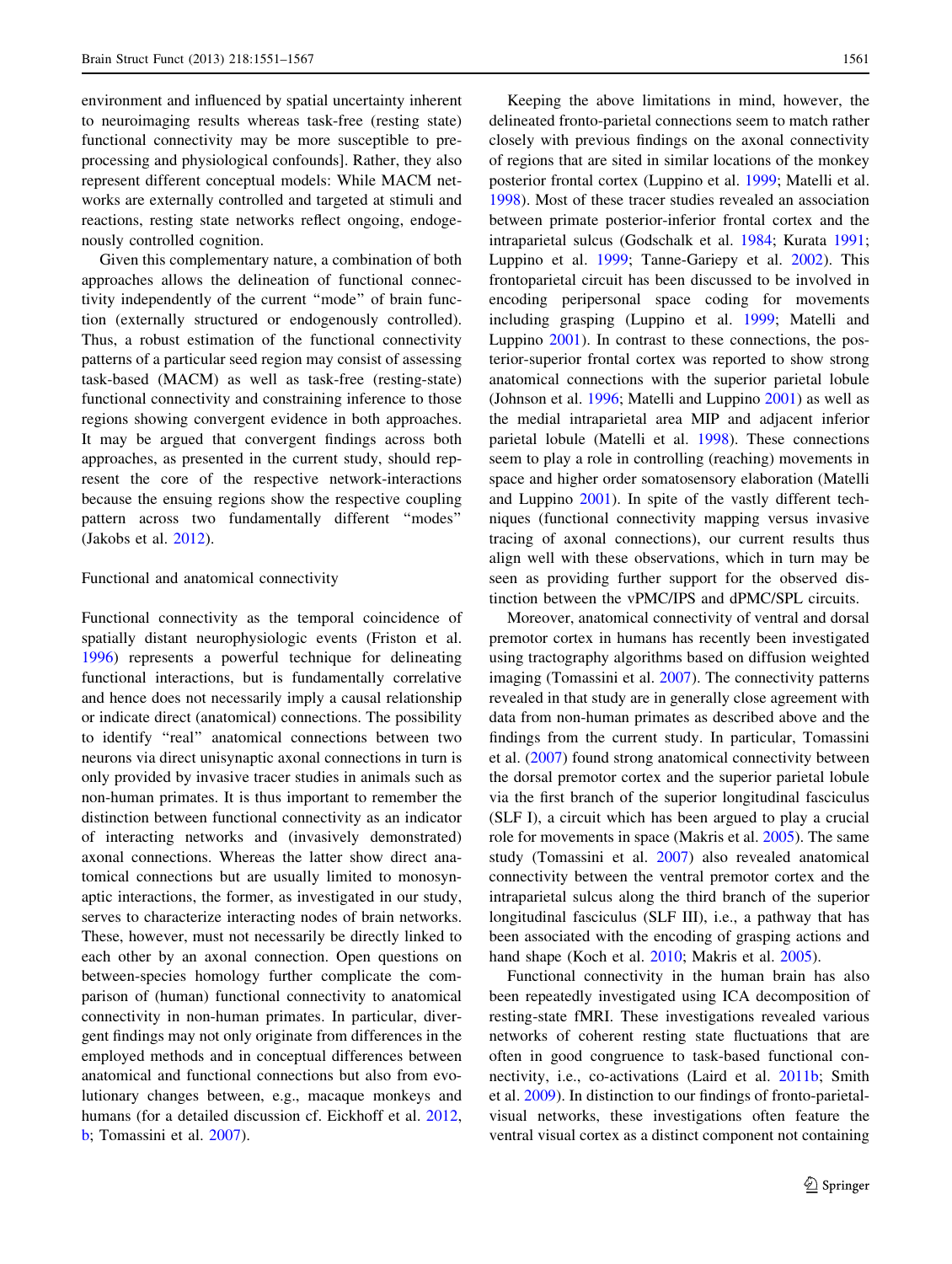parietal or posterior frontal regions. The aforementioned studies (Laird et al. [2011b](#page-15-0); Smith et al. [2009\)](#page-16-0) did, however, reveal a network (labels as component #7 in these papers) that seems to correspond very well to the connectivity patterns observed for the posterior superior frontal gyrus in the present study. In turn, another component (#15) resembles the network identified as connected with the posterior inferior frontal gyrus. It may be noted, that throughout the resting-state ICA literature, similar components are often referred to as the dorsal and ventral attention network (Corbetta et al. [2008;](#page-14-0) Corbetta and Shulman [2002](#page-14-0)). While the dorsal attention network, the mentioned ICA component and the connectivity of our superior seed indeed show a high degree of similarity, a conspicuous difference emerges when comparing the current data to the ventral attention network as identified by task-based neuroimaging or ICA decomposition of resting state data. Whereas the ventral attention network has been described to specifically feature the right middle frontal gyrus as well as the right temporo-parietal junction in this hemisphere, these regions were not found to be connected to our seed on the posterior inferior frontal gyrus specific for memory of object identity.

In summary, our results thus provide converging evidence for segregated fronto-parietal pathways linking the vPMC to the intraparietal sulcus and the dPMC to the superior (and posterior inferior) parietal lobule. What is remarkably, though, is that we based our seed regions on a contrast of different working-memory tasks rather than any motor-related behaviour and still observed patterns of parietal connectivity very much like those known for action-related circuits. The convergence between the connectivity patterns of regions supporting memory for object identity and object location and those for ventral and dorsal premotor areas as well as the performed functional characterization (Fig. [7\)](#page-9-0) hence provides evidence that the mentioned cognitive facilities are supported by networks also holding action-related functions.

Functional roles of the posterior inferior and posterior superior frontal cortex

The hypothesis voiced in the conclusion to the previous section is corroborated by a comparison of the two seed regions with the functional definition of the vPMC and dPMC provided in a large-scale meta-analysis of motor control tasks (Mayka et al. [2006](#page-15-0)). In particular, the centre locations for the ventral and dorsal premotor cortex from the study of Mayka et al. [\(2006](#page-15-0)) are in good congruence with our present findings, underlining that the seeds obtained from an analysis of working-memory related activity may indeed reveal the ventral and dorsal premotor cortex as argued from their similar connectivity. Evidently,

both vPMC and dPMC are associated with a large range of action-related tasks and behaviours. While the human ventral premotor cortex was implicated in grasp execution (Binkofski et al. [1999](#page-14-0); Davare et al. [2006\)](#page-14-0), predictive scaling of grip force (Dafotakis et al. [2008\)](#page-14-0) and visually cued finger tapping (Ruspantini et al. [2011\)](#page-15-0), the dorsal premotor cortex seems to be more involved into the remapping of arm position (Lee and van Donkelaar [2006\)](#page-15-0) and the coupling between grasping and lifting objects (Davare et al. [2006](#page-14-0)). This is supported by human lesion studies, which showed that lesions in the dorsal premotor cortex clearly impair goal-directed actions (Candidi et al. [2008](#page-14-0); Petrides and Pandya [2002\)](#page-15-0). This short summary may illustrate the overarching supposition that ventral premotor areas are more tuned towards fine motor skills and in particular finger movements, whereas dorsal premotor areas are stronger involved in coarse movements in space (Davare et al. [2006;](#page-14-0) Rizzolatti et al. [2002\)](#page-15-0). This anatomical functional distinction between ventral and dorsal aspects of the precentral gyrus is also reflected in the behavioural domain analysis as shown in Fig. [7](#page-9-0). While the dorsal seed and the associated network were associated to actionrelated behavioural domains and spatial tasks, the ventral seeds and the connected network were more related to visual shape and configuration as well as in somatosensory and bodily perception.

In spite of ongoing discussions about the role of the premotor cortex in working memory, we would feel confident to argue that the locations differentially recruited by WM-related processes indeed correspond to the vPMC and dPMC, respectively. This view also resonates well with previous reports that the ventral premotor cortex plays a crucial role in non-spatial working memory tasks (Swartz et al. [1995](#page-16-0)) and together with the intraparietal sulcus stores information about manipulable objects (Mecklinger et al. [2002](#page-15-0)). The dorsal premotor cortex in turn has been already discussed in the context of spatial (nonverbal) auditory working memory tasks (Salmi et al. [2010](#page-15-0)). In summary, we would thus conclude that our seeds indeed reflect the ventral and dorsal premotor cortex in humans, with memory for object identity (non-spatial features) recruiting the ventral and memory for object location (spatial features) recruiting the dorsal premotor cortex.

#### Connections to visual areas

We tested for parieto-occipital connections by performing a supplementary functional connectivity analysis, seeded from those parietal regions that showed differential connectivity to premotor areas engaged in ''what'' and "where" memory. We expected parietal regions connected to regions engaged by memorizing object identity, that is the IPS, to connect to areas of the ventral visual stream, in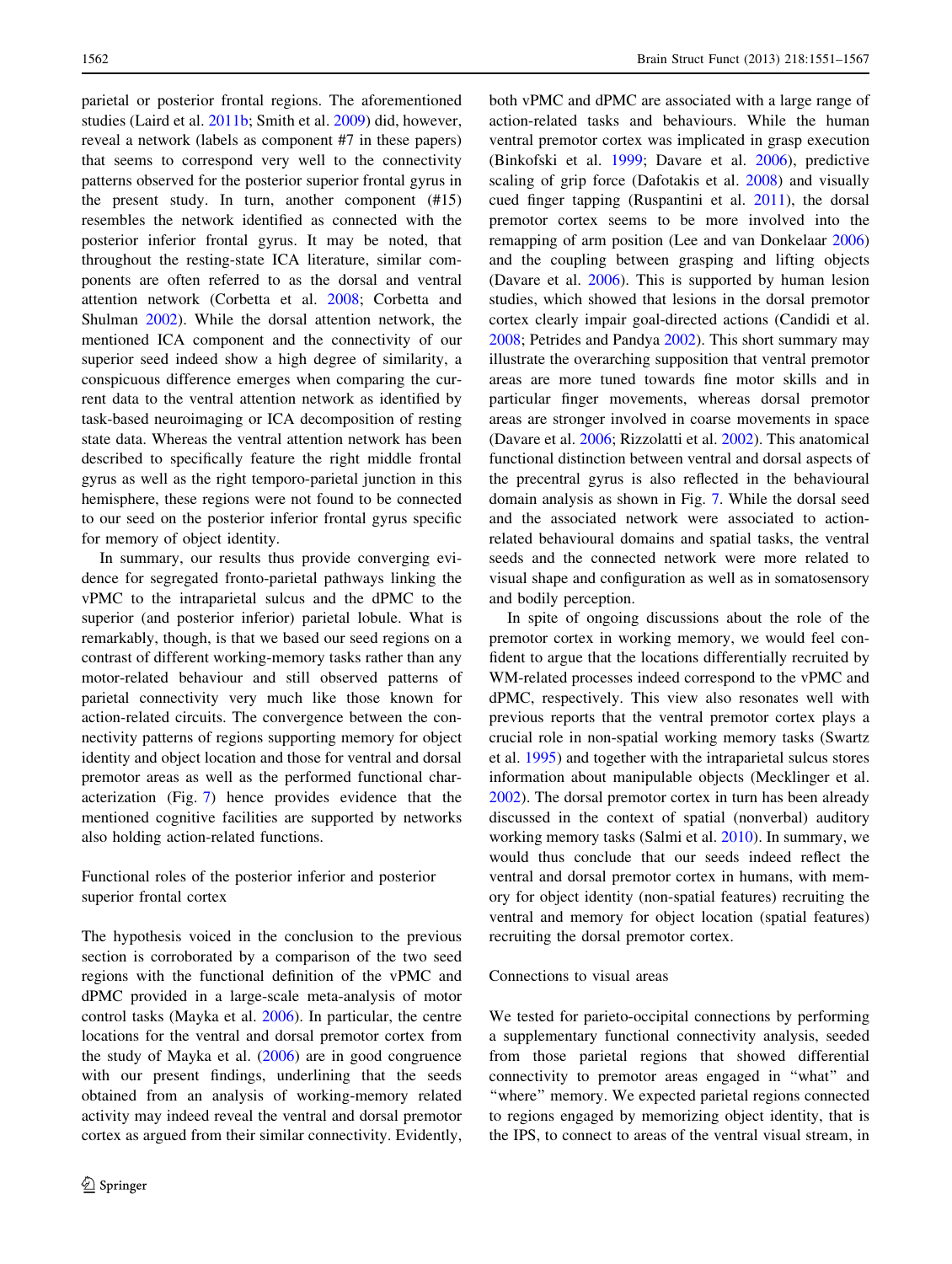particular the fusiform gyrus (Orban et al. [2004](#page-15-0)). Such interactions were indeed present and, in particular in the fusiform gyrus, significantly stronger for those parietal regions connecting to the vPMC as well as for the vPMC itself (cf. Figs. [5](#page-7-0)a, [6a](#page-8-0)). The fusiform gyrus as part of the ventral extrastriate visual cortex in turn has strongly been implicated in object recognition, representation and processing (Eickhoff et al. [2007b;](#page-14-0) Grill-Spector and Malach [2004;](#page-14-0) Orban et al. [2004\)](#page-15-0). Especially, there is convincing evidence for multiple domain specific ''higher'' visual areas in this region. Our data thus provide further evidence for the presence of an object centred processing stream connecting the cortex around the fusiform gyrus (Grill-Spector and Malach [2004\)](#page-14-0), the anterior intraparietal sulcus (Grefkes et al. [2001\)](#page-14-0) and the ventral premotor cortex. This stream seems to be involved in representing objects or their features both at an abstract-cognitive level (memory) as well as in the context of potential fine motor requirements for manipulation (action).

We did not find significantly stronger connectivity of the dorsal versus ventral seed within the (occipital) visual cortex (cf. Fig. [5](#page-7-0)a). When seeding from those parietal areas, however, stronger connectivity differences emerged in the lateral (area V5 and dorsally adjacent regions) and particularly in the medial (from V3d to the parieto-occipital sulcus) visual cortex (Fig. [6](#page-8-0)a). These regions are this significantly stronger connected to parietal regions interacting with the dorsal as opposed to those interacting with the ventral seed. The extended cluster in the medial visual cortex also included the superior parietal-occipital cortex (SPOC), which has been argued to correspond to the PRR (Cavina-Pratesi et al. [2010;](#page-14-0) Connolly et al. [2003;](#page-14-0) Fernandez-Ruiz et al. [2007](#page-14-0)). There is accumulating evidence, that this region is a key node in the cortical network for arm movements and particularly important for visuomotor transformations in the context of reaching (Batista et al. [1999;](#page-14-0) Snyder et al. [1997](#page-16-0)). Our functional connectivity analysis revealed that those parietal regions that are stronger connected to the dorsal seed, which is selective for memorizing object location, are in turn strongly coupled with a key region for coordinating reaching movements as well as those ''lower'' visual areas that provide the relevant input on object locations (Fig. [6a](#page-8-0)). The current analysis thus presents strong evidence for a location centred processing stream connecting (in particular) dorsomedial visual areas with the putative PRR, the superior and posterior inferior parietal lobule and the posterior superior frontal cortex. This stream seems to be involved in representing locations in space both at an abstract-cognitive level (memory) as well as in the context of potential reaching towards them (action).

Here it is important to note, that our analysis did not aim at identifying analogues to previously reported dorsal and

ventral visual streams or even the classical dorsal/ventral stream proposed by Ungerleider and Haxby ([1994\)](#page-16-0). Rather, we here investigated whether there was a distinction in the functional connectivity with the visual cortex of those parietal areas that were differentially connected to the posterior inferior and posterior superior frontal cortex. That is, we investigated whether segregated pathways from frontal via parietal to visual cortex could be identified seeding from posterior frontal regions identified as relevant for "what" and "where" memory, respectively.

# Connections to prefrontal areas

Interestingly, we did not find a clear segregation of the LPFC in our analysis in spite of previous evidence towards such distinction (Rao et al. [1997;](#page-15-0) Wilson et al. [1993](#page-16-0); Ungerleider et al. [1998](#page-16-0)). In particular, several previous studies have argued for an integration of the prefrontal cortex in distinct ''what'' and ''where'' streams. In human studies the inferior prefrontal cortex has been identified to play a role in working memory for object identity, while the superior prefrontal cortex seems to play a role in remembering object location (Ungerleider et al. [1998](#page-16-0)). Further studies showed differential coupling between the LPFC and premotor cortices during serial information processing and multiple-step cognitive manipulation (Abe et al. [2007;](#page-13-0) Abe and Hanakawa [2009](#page-13-0)). Moreover, nonhuman primate single cell recordings showed a clear segregation of the LPFC neurons into object recognition and spatial domains (Rao et al. [1997](#page-15-0); Wilson et al. [1993](#page-16-0)). In our own analyses, however, only the caudal part of the lateral prefrontal cortex showed connectivity with both seed regions in the conjunction analysis (Fig. [5](#page-7-0)b). This coupling was moreover stronger with the (topographically closer) ventral seed (Fig. [5a](#page-7-0)). Given that the close proximity of this region with the vPMC may well explain its stronger connectivity with this region as opposed to the dPMC, we would thus be cautious to infer any prefrontal segregation from the current functional connectivity analyses.

In this context, it is important to point out, that we performed a voxelwise whole-brain analysis in order to test for regions, showing distinct functional connectivity with the seed regions, without any a priori hypotheses. The absence of a clear segregation of the LPFC may therefore not be attributed to negligence of this region but represents a true null-result, i.e., the prefrontal cortex was assessed as any other part of the brain but did not feature significant differences in functional connectivity to our seeds. Even though the organization of the prefrontal cortex still needs further investigation and conclusions therefore can only be speculative, we would propose that (at least this region of) the human LPFC is responsible for more abstract global processes, or in other words, occupies a more integrative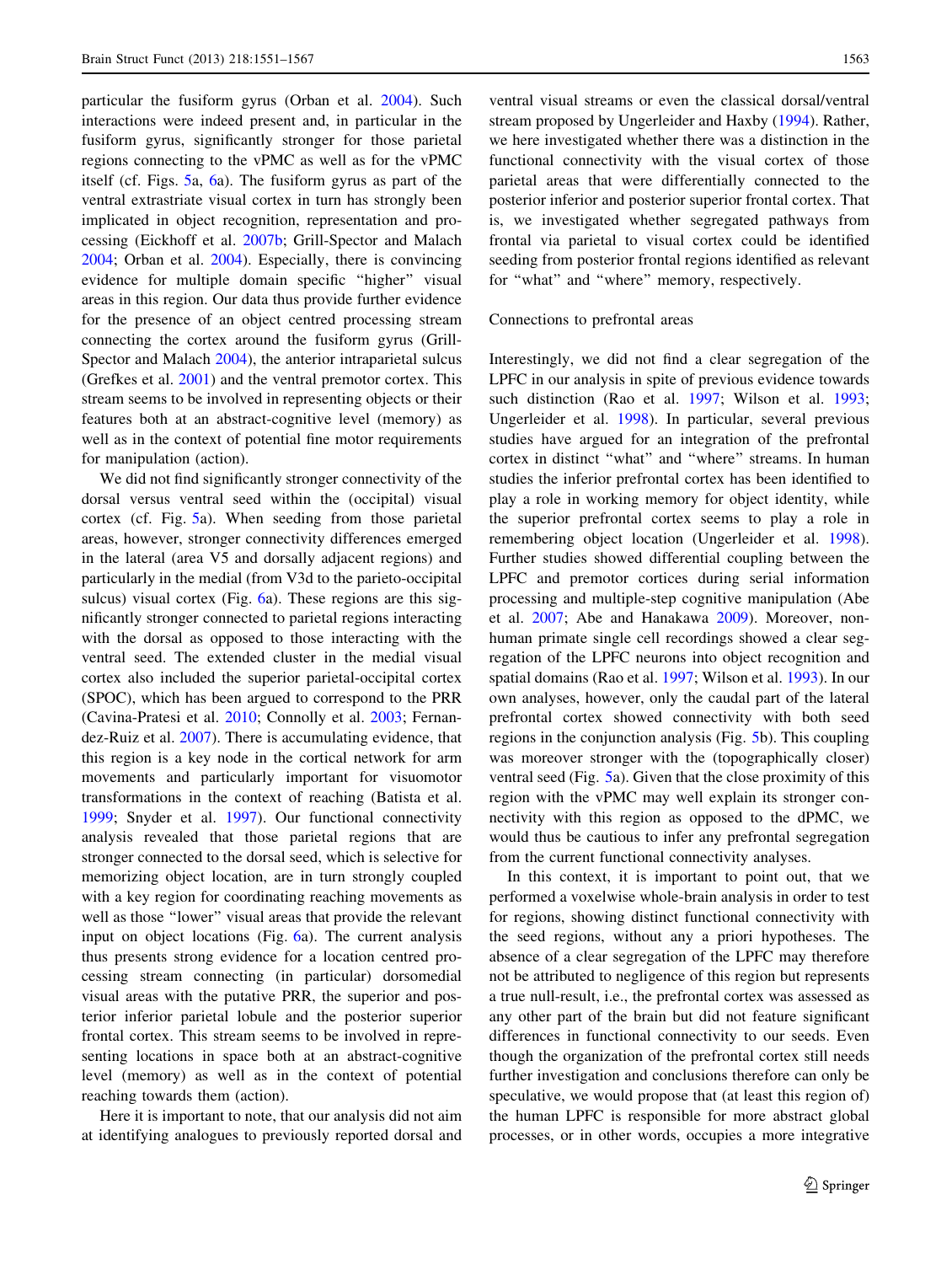<span id="page-13-0"></span>role rather than being part of a ''what'' and ''where'' distinction.

## Cognition and motor behaviour: conclusion

It could be argued that the present study showing connectivity of the posterior inferior frontal gyrus with the IPS and ventral visual cortex as well as connectivity of the posterior superior frontal cortex with the IPL/SPL,and dorsal/medial visual cortex is primarily a replication of previous work on the organisation of premotor-parietal networks in humans and monkeys. While we were indeed able to show similar connections as previous studies on the premotor cortex, it is important to empathize that these findings were obtained when seeding from regions showing differential involvement in WM tasks. That is, premotor networks were replicated in spite of the fact that the seeds were defined by differential engagement in cognitive (WM) functions rather than motor behaviour. The current study thus showed that regions in the posterior frontal cortex preferentially engaged by memory for object location and identity, respectively, are part of similar networks as discussed for the ventral and dorsal premotor cortex. This strongly argues for a congruence between the seed regions defined by WM functions and the premotor cortex and thereby sheds an interesting light on the relation of cognitive and motor systems.

Our seeds were defined by assessing differential neural correlates of working memory for object identity or object location, that is, they were specified exclusively by their cognitive functions. Nevertheless, their location and parietal connectivity suggests a close homology to premotor areas in monkeys and humans (vPMC/dPMC). Functionally, this distinction in the primate premotor system has been related to differential involvement in reaching movements in space as opposed to fine motor skills for manipulation (for macaques see (Rizzolatti [1987\)](#page-15-0); (Raos et al. [2003\)](#page-15-0); for examples of a similar distinction between human premotor areas see (Dafotakis et al. [2008;](#page-14-0) Davare et al. [2006\)](#page-14-0). A similar distinction with respect to action-related processes seems to hold for parietal areas differentially interconnected with these regions, whereas ensuing distinctions in the visual components of the delineated pathways pertain to more general location versus object centred processing. Thus, the differentiation of the visual components of the assessed pathways matches up very well with the cognitive distinction underlying the definition of the frontal seed regions. The seed defined by preferential recruitment in memory for object identity is connected to regions in the ventral visual cortex involved in object-processing and recognition. The one defined by memory for object location is connected to location-coding regions in the dorsal visual cortex. How to reconcile this segregation

with the distinction of the same visual-parietal-premotor streams in motor actions, in particular reaching versus grasping?

We would argue that object (ventral, "what") and location (dorsal, ''where'') centred visual-parietal-premotor systems are shared by both cognitive and action-related processes and hence the same neural system may support memorizing object location in space and reaching towards it, while another system may underlie both memory for object properties and identity (like surface, colour or shape) and finger positioning for manipulation. In such scenario, the visual nodes would provide the analysis of the sensory input as well as first conceptual representations. Potentially, parietal areas may code supra-modal representations arising not only from visual but also auditory and somatosensory ''what'' and ''where'' information and at the same time tie (potential) motor actions towards these. Premotor regions would then most likely hold the most utilizable or output-ready representation, which may be used to perform an action—or judge whether the probe matches the previously memorized object in the relevant dimension. From an evolutionary perspective, it is well conceivable that these pathways were originally primarily devoted to action-related processing (though the distinction between cognition and action becomes blurred when it comes to simple mnestic functions present in virtually all mammals) and have assumed more abstract cognitive functions in primates and particularly humans. That is, the decisive step in the evolution of neural systems for action and cognition may be the decoupling of action execution from the preparatory aspects, using exactly the same brain systems to address abstract problems. Thus, many cognitive functions may be simulations of motor preparation after detaching the need for sensory input and movement output.

Acknowledgments This work was partly funded by the Human Brain Project (R01-MH074457-01A1), the Helmholtz Alliance on Systems Biology (Human Brain Model), and the medical faculty of the RWTH Aachen (Rotation Program).

Open Access This article is distributed under the terms of the Creative Commons Attribution License which permits any use, distribution, and reproduction in any medium, provided the original author(s) and the source are credited.

## References

- Abe M, Hanakawa T (2009) Functional coupling underlying motor and cognitive functions of the dorsal premotor cortex. Behav Brain Res 198:13–23
- Abe M, Hanakawa T, Takayama Y, Kuroki C, Ogawa S, Fukuyama H (2007) Functional coupling of human prefrontal and premotor areas during cognitive manipulation. J Neurosci 27:3429–3438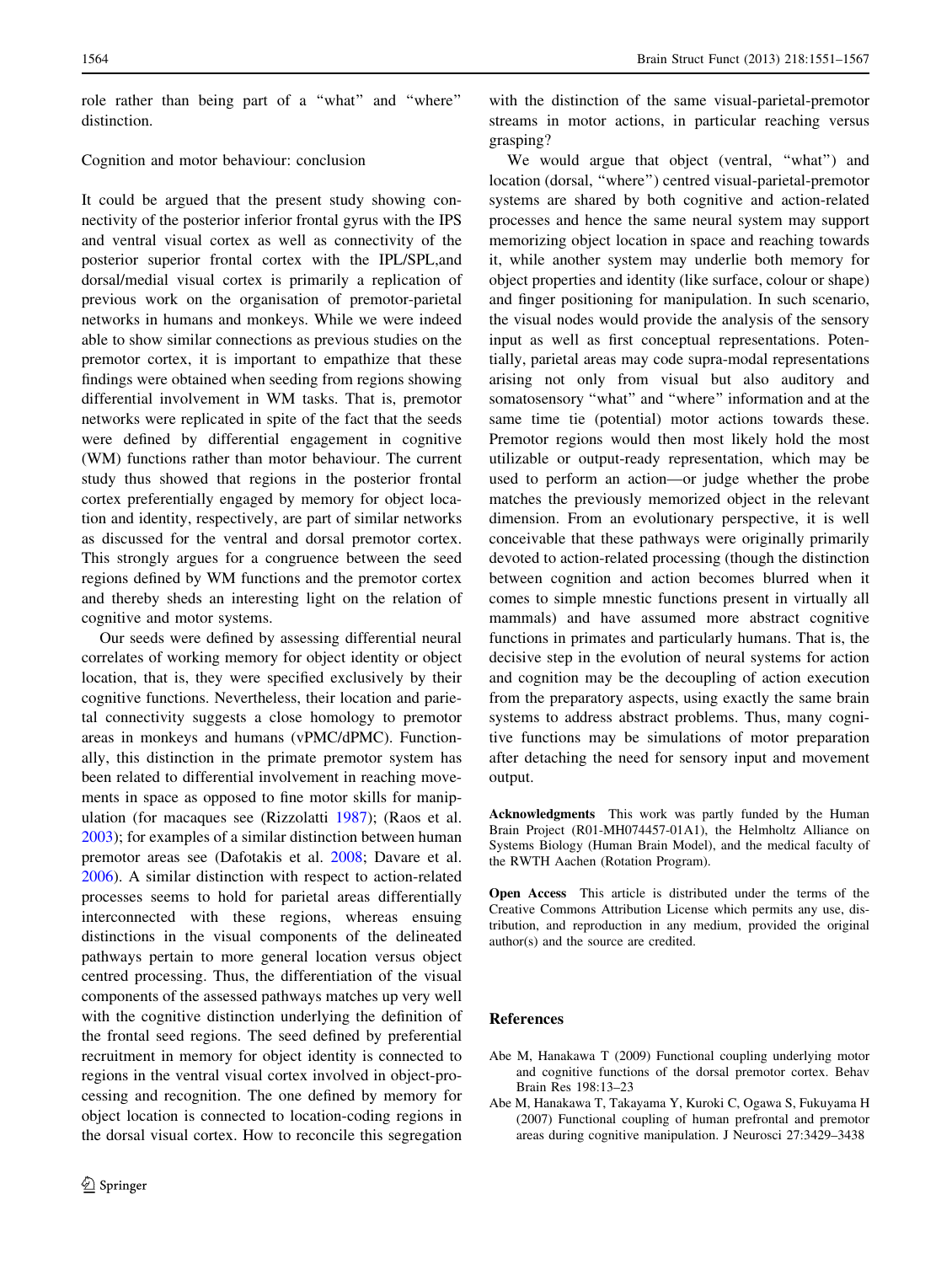- <span id="page-14-0"></span>Amunts K, Schleicher A, Burgel U, Mohlberg H, Uylings HB, Zilles K (1999) Broca's region revisited: cytoarchitecture and intersubject variability. J Comp Neurol 412:319–341
- Arnott SR, Binns MA, Grady CL, Alain C (2004) Assessing the auditory dual-pathway model in humans. Neuroimage 22:401–408
- Ashburner J, Friston KJ (2005) Unified segmentation. Neuroimage 26:839–851
- Atkinson RC, Shiffrin RM (1968) Human memory: a proposed system and its control processes. In: Spence KW (ed) The psychology of learning and motivation: advances in research and theory. Academic Press, New York, pp 89–195
- Batista AP, Buneo CA, Snyder LH, Andersen RA (1999) Reach plans in eye-centered coordinates. Science 285:257–260
- Behrens TE, Johansen-Berg H, Woolrich MW, Smith SM, Wheeler-Kingshott CA, Boulby PA, Barker GJ, Sillery EL, Sheehan K, Ciccarelli O, Thompson AJ, Brady JM, Matthews PM (2003) Non-invasive mapping of connections between human thalamus and cortex using diffusion imaging. Nat Neurosci 6:750–757
- Behzadi Y, Restom K, Liau J, Liu TT (2007) A component based noise correction method (CompCor) for BOLD and perfusion based fMRI. Neuroimage 37:90–101
- Binkofski F, Buccino G, Stephan KM, Rizzolatti G, Seitz RJ, Freund HJ (1999) A parieto-premotor network for object manipulation: evidence from neuroimaging. Exp Brain Res 128:210–213
- Biswal B, Yetkin FZ, Haughton VM, Hyde JS (1995) Functional connectivity in the motor cortex of resting human brain using echo-planar MRI. Magn Reson Med 34:537–541
- Brown J (1958) Some tests of the decay theory of immediate memory. Q J Exp Psychol 10:12–21
- Candidi M, Urgesi C, Ionta S, Aglioti SM (2008) Virtual lesion of ventral premotor cortex impairs visual perception of biomechanically possible but not impossible actions. Soc Neurosci 3:388–400
- Caspers S, Geyer S, Schleicher A, Mohlberg H, Amunts K, Zilles K (2006) The human inferior parietal cortex: cytoarchitectonic parcellation and interindividual variability. Neuroimage 33(2): 430–448
- Caspers S, Eickhoff SB, Geyer S, Scheperjans F, Mohlberg H, Zilles K, Amunts K (2008) The human inferior parietal lobule in stereotaxic space. Brain Struct Funct 212:481–495
- Cavina-Pratesi C, Monaco S, Fattori P, Galletti C, McAdam TD, Quinlan DJ, Goodale MA, Culham JC (2010) Functional magnetic resonance imaging reveals the neural substrates of arm transport and grip formation in reach-to-grasp actions in humans. J Neurosci 30:10306–10323
- Chai XJ, Castanon AN, Ongur D, Whitfield-Gabrieli S (2012) Anticorrelations in resting state networks without global signal regression. Neuroimage 59:1420–1428
- Choi HJ, Zilles K, Mohlberg H, Schleicher A, Fink GR, Armstrong E, Amunts K (2006) Cytoarchitectonic identification and probabilistic mapping of two distinct areas within the anterior ventral bank of the human intraparietal sulcus. J Comp Neurol 495:53–69
- Connolly JD, Andersen RA, Goodale MA (2003) FMRI evidence for a 'parietal reach region' in the human brain. Exp Brain Res 153:140–145
- Corbetta M, Shulman GL (2002) Control of goal-directed and stimulus-driven attention in the brain. Nat Rev Neurosci 3:201–215
- Corbetta M, Patel G, Shulman GL (2008) The reorienting system of the human brain: from environment to theory of mind. Neuron 58:306–324
- Dafotakis M, Sparing R, Eickhoff SB, Fink GR, Nowak DA (2008) On the role of the ventral premotor cortex and anterior intraparietal area for predictive and reactive scaling of grip force. Brain Res 1228:73–80
- Davare M, Andres M, Cosnard G, Thonnard JL, Olivier E (2006) Dissociating the role of ventral and dorsal premotor cortex in precision grasping. J Neurosci 26:2260–2268
- Diedrichsen J, Verstynen T, Schlerf J, Wiestler T (2010) Advances in functional imaging of the human cerebellum. Curr Opin Neurol 23:382–387
- Eickhoff SB, Grefkes C (2011) Approaches for the integrated analysis of structure, function and connectivity of the human brain. Clin EEG Neurosci 42:107–121
- Eickhoff SB, Stephan KE, Mohlberg H, Grefkes C, Fink GR, Amunts K, Zilles K (2005) A new SPM toolbox for combining probabilistic cytoarchitectonic maps and functional imaging data. Neuroimage 25:1325–1335
- Eickhoff SB, Heim S, Zilles K, Amunts K (2006) Testing anatomically specified hypotheses in functional imaging using cytoarchitectonic maps. Neuroimage 32:570–582
- Eickhoff SB, Paus T, Caspers S, Grosbas MH, Evans AC, Zilles K, Amunts K (2007a) Assignment of functional activations to probabilistic cytoarchitectonic areas revisited. Neuroimage 36:511–521
- Eickhoff SB, Rottschy C, Zilles K (2007b) Laminar distribution and co-distribution of neurotransmitter receptors in early human visual cortex. Brain Struct Funct 212:255–267
- Eickhoff SB, Laird AR, Grefkes C, Wang LE, Zilles K, Fox PT (2009) Coordinate-based activation likelihood estimation metaanalysis of neuroimaging data: a random-effects approach based on empirical estimates of spatial uncertainty. Hum Brain Mapp 30:2907–2926
- Eickhoff SB, Jbabdi S, Caspers S, Laird AR, Fox PT, Zilles K, Behrens TE (2010) Anatomical and functional connectivity of cytoarchitectonic areas within the human parietal operculum. J Neurosci 30(18):6409–6421
- Eickhoff SB, Bzdok D, Laird AR, Roski C, Caspers S, Zilles K, Fox PT (2011) Co-activation patterns distinguish cortical modules, their connectivity and functional differentiation. Neuroimage 57(3):938–949
- Eickhoff SB, Bzdok D, Laird AR, Kurth F, Fox PT (2012) Activation likelihood estimation meta-analysis revisited. Neuroimage 59(3): 2349–2361
- Fernandez-Ruiz J, Goltz HC, DeSouza JF, Vilis T, Crawford JD (2007) Human parietal ''reach region'' primarily encodes intrinsic visual direction, not extrinsic movement direction, in a visual motor dissociation task. Cereb Cortex 17:2283–2292
- Fox MD, Raichle ME (2007) Spontaneous fluctuations in brain activity observed with functional magnetic resonance imaging. Nat Rev Neurosci 8:700–711
- Friston KJ, Frith CD, Fletcher P, Liddle PF, Frackowiak RS (1996) Functional topography: multidimensional scaling and functional connectivity in the brain. Cereb Cortex 6:156–164
- Geyer S, Schleicher A, Zilles K (1999) Areas 3a, 3b, and 1 of human primary somatosensory cortex: 1. Microstructural organization and interindividual variability. Neuroimage 10:63–83
- Godschalk M, Lemon RN, Kuypers HG, Ronday HK (1984) Cortical afferents and efferents of monkey postarcuate area: an anatomical and electrophysiological study. Exp Brain Res 56:410–424
- Grefkes C, Geyer S, Schormann T, Roland P, Zilles K (2001) Human somatosensory area 2: observer-independent cytoarchitectonic mapping, interindividual variability, and population map. Neuroimage 14:617–631
- Grill-Spector K, Malach R (2004) The human visual cortex. Annu Rev Neurosci 27:649–677
- Hafke HZ (2008) Nonconscious control of fundamental voice frequency. J Acoust Soc Am 123:273–278
- Hebb DO (1949) The organization of behavior. Wiley, New York
- Holmes CJ, Hoge R, Collins L, Woods R, Toga AW, Evans AC (1998) Enhancement of MR images using registration for signal averaging. J Comput Assist Tomogr 22:324–333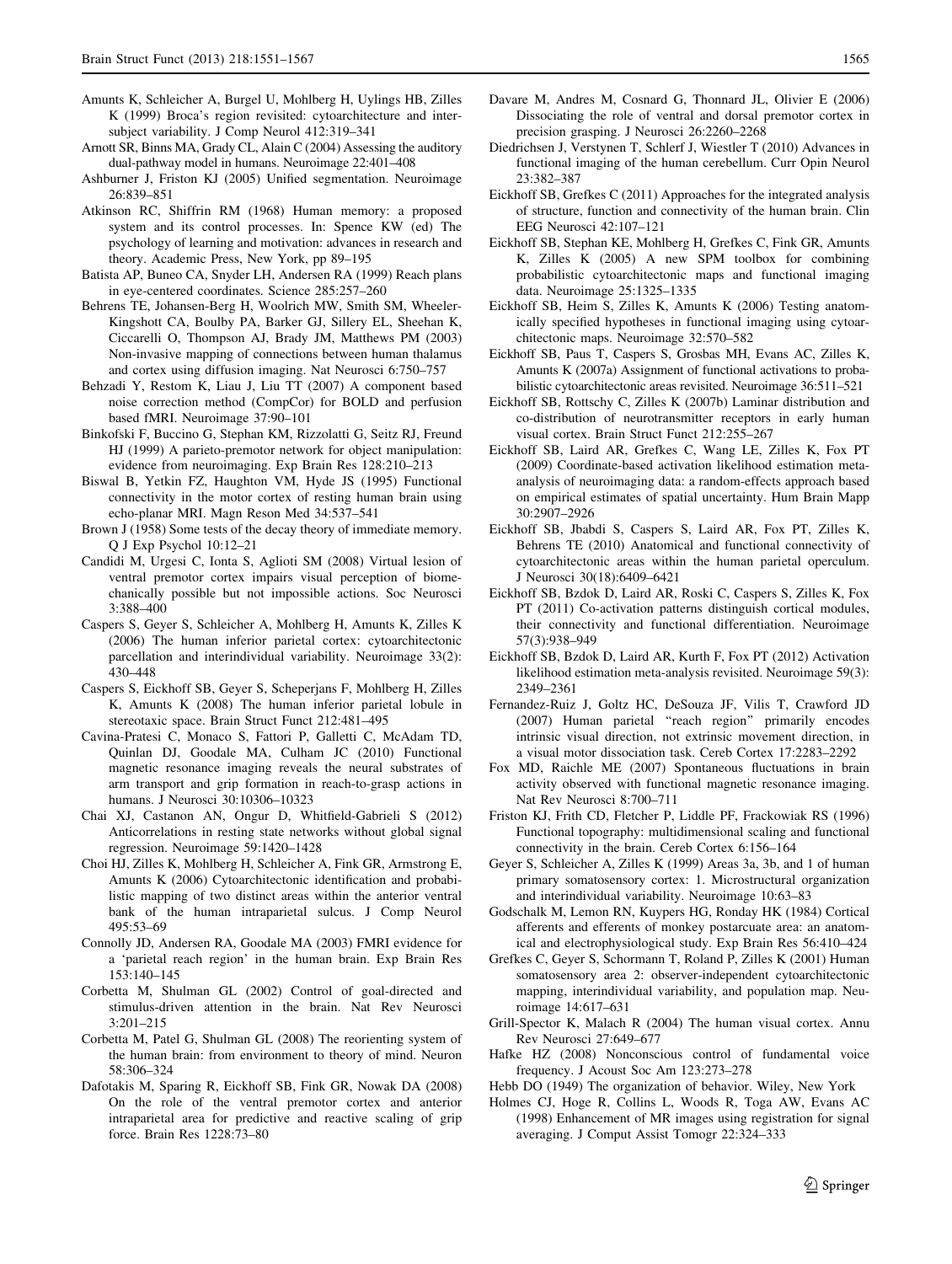- <span id="page-15-0"></span>Jakobs O, Langner R, Caspers S, Roski C, Cieslik EC, Zilles K, Laird AR, Fox PT, Eickhoff SB (2012) Across-study and withinsubject functional connectivity of a right temporo-parietal junction subregion involved in stimulus-context integration. Neuroimage 60(4):2389–2398
- Johnson PB, Ferraina S, Bianchi L, Caminiti R (1996) Cortical networks for visual reaching: physiological and anatomical organization of frontal and parietal lobe arm regions. Cereb Cortex 6:102–119
- Koch G, Cercignani M, Pecchioli C, Versace V, Oliveri M, Caltagirone C, Rothwell J, Bozzali M (2010) In vivo definition of parieto-motor connections involved in planning of grasping movements. Neuroimage 51:300–312
- Krumbholz K, Eickhoff SB, Fink GR (2007) Feature- and objectbased attentional modulation in the human auditory ''where'' pathway. J Cogn Neurosci 19:1721–1733
- Kurata K (1991) Corticocortical inputs to the dorsal and ventral aspects of the premotor cortex of macaque monkeys. Neurosci Res 12:263–280
- Laird AR, Eickhoff SB, Kurth F, Fox PM, Uecker AM, Turner JA, Robinson JL, Lancaster JL, Fox PT (2009a) ALE meta-analysis workflows via the Brainmap database: progress towards a probabilistic functional brain atlas. Front Neuroinform 3:23
- Laird AR, Eickhoff SB, Li K, Robin DA, Glahn DC, Fox PT (2009b) Investigating the functional heterogeneity of the default mode network using coordinate-based meta-analytic modeling. J Neurosci 29:14496–14505
- Laird AR, Eickhoff SB, Fox PM, Uecker AM, Ray KL, Saenz JJ Jr, McKay DR, Bzdok D, Laird RW, Robinson JL, Turner JA, Turkeltaub PE, Lancaster JL, Fox PT (2011a) The BrainMap strategy for standardization, sharing, and meta-analysis of neuroimaging data. BMC Res Notes 4(349):349
- Laird AR, Fox PM, Eickhoff SB, Turner JA, Ray KL, McKay DR, Glahn DC, Beckmann CF, Smith SM, Fox PT (2011b) Behavioral interpretations of intrinsic connectivity networks. J Cogn Neurosci 23:4022–4037
- Lee JH, van Donkelaar P (2006) The human dorsal premotor cortex generates on-line error corrections during sensorimotor adaptation. J Neurosci 26:3330–3334
- Loui P, Guenther FH, Mathys C, Schlaug G (2008) Action-perception mismatch in tone-deafness. Curr Biol 18:R331–R332
- Luppino G, Murata A, Govoni P, Matelli M (1999) Largely segregated parietofrontal connections linking rostral intraparietal cortex (areas AIP and VIP) and the ventral premotor cortex (areas F5 and F4). Exp Brain Res 128:181–187
- Makris N, Kennedy DN, McInerney S, Sorensen AG, Wang R, Caviness VS Jr, Pandya DN (2005) Segmentation of subcomponents within the superior longitudinal fascicle in humans: a quantitative, in vivo, DT-MRI study. Cereb Cortex 15:854–869
- Matelli M, Luppino G (2001) Parietofrontal circuits for action and space perception in the macaque monkey. Neuroimage 14:S27– S32
- Matelli M, Govoni P, Galletti C, Kutz DF, Luppino G (1998) Superior area 6 afferents from the superior parietal lobule in the macaque monkey. J Comp Neurol 402:327–352
- Mayka MA, Corcos DM, Leurgans SE, Vaillancourt DE (2006) Three-dimensional locations and boundaries of motor and premotor cortices as defined by functional brain imaging: a meta-analysis. Neuroimage 31:1453–1474
- Mecklinger A, Gruenewald C, Besson M, Magnie MN, von Cramon DY (2002) Separable neuronal circuitries for manipulable and non-manipulable objects in working memory. Cereb Cortex 12:1115–1123
- Milner AD, Goodale MA (2008) Two visual systems re-viewed. Neuropsychologia 46:774–785
- Nichols T, Brett M, Andersson J, Wager T, Poline JB (2005) Valid conjunction inference with the minimum statistic. Neuroimage 25:653–660
- Orban GA, Van ED, Vanduffel W (2004) Comparative mapping of higher visual areas in monkeys and humans. Trends Cogn Sci 8:315–324
- Peterson LA, Peterson MJ (1959) Short-term retention of individual verbal items. J Exp Psychol 58:193–198
- Petrides M, Pandya DN (2002) Comparative cytoarchitectonic analysis of the human and the macaque ventrolateral prefrontal cortex and corticocortical connection patterns in the monkey. Eur J Neurosci 16:291–310
- Poldrack RA (2006) Can cognitive processes be inferred from neuroimaging data? Trends Cogn Sci 10:59–63
- Poldrack RA, Kittur A, Kalar D, Miller E, Seppa C, Gil Y, Parker DS, Sabb FW, Bilder RM (2011) The cognitive atlas: toward a knowledge foundation for cognitive neuroscience. Front Neuroinform 5:17
- Ragland JD, Gur RC, Valdez J, Turetsky BI, Elliott M, Kohler C, Siegel S, Kanes S, Gur RE (2004) Event-related fMRI of frontotemporal activity during word encoding and recognition in schizophrenia. Am J Psychiatry 161:1004–1015
- Rao SC, Rainer G, Miller EK (1997) Integration of what and where in the primate prefrontal cortex. Science 276:821–824
- Raos V, Franchi G, Gallese V, Fogassi L (2003) Somatotopic organization of the lateral part of area F2 (dorsal premotor cortex) of the macaque monkey. J Neurophysiol 89:1503–1518
- Rauschecker JP (2012) Ventral and dorsal streams in the evolution of speech and language. Front Evol Neurosci 4:7
- Rauschecker JP, Tian B (2000) Mechanisms and streams for processing of ''what'' and ''where'' in auditory cortex. Proc Natl Acad Sci USA 97:11800–11806
- Rizzolatti G (1987) Functional organization of inferior area 6. Ciba Found Symp 132(171–86):171–186
- Rizzolatti G, Luppino G (2001) The cortical motor system. Neuron 31:889–901
- Rizzolatti G, Fogassi L, Gallese V (2002) Motor and cognitive functions of the ventral premotor cortex. Curr Opin Neurobiol 12:149–154
- Robinson JL, Laird AR, Glahn DC, Lovallo WR, Fox PT (2010) Metaanalytic connectivity modeling: delineating the functional connectivity of the human amygdala. Hum Brain Mapp 31(2):173–184
- Rottschy C, Langner R, Dogan I, Reetz K, Laird AR, Schulz JB, Fox PT, Eickhoff SB (2012) Modelling neural correlates of working memory: a coordinate-based meta-analysis. Neuroimage 60:830– 846
- Ruspantini I, Maki H, Korhonen R, D'Ausilio A, Ilmoniemi RJ (2011) The functional role of the ventral premotor cortex in a visually paced finger tapping task: a TMS study. Behav Brain Res 220:325–330
- Salmi J, Pallesen KJ, Neuvonen T, Brattico E, Korvenoja A, Salonen O, Carlson S (2010) Cognitive and motor loops of the human cerebro-cerebellar system. J Cogn Neurosci 22:2663–2676
- Saur D, Kreher BW, Schnell S, Kummerer D, Kellmeyer P, Vry MS, Umarova R, Musso M, Glauche V, Abel S, Huber W, Rijntjes M, Hennig J, Weiller C (2008) Ventral and dorsal pathways for language. Proc Natl Acad Sci USA 105:18035–18040
- Scheperjans F, Hermann K, Eickhoff SB, Amunts K, Schleicher A, Zilles K (2008a) Observer-independent cytoarchitectonic mapping of the human superior parietal cortex. Cereb Cortex 18(4): 846–867
- Scheperjans F, Eickhoff SB, Homke L, Mohlberg H, Hermann K, Amunts K, Zilles K (2008b) Probabilistic maps, morphometry, and variability of cytoarchitectonic areas in the human superior parietal cortex. Cereb Cortex 18:2141–2157